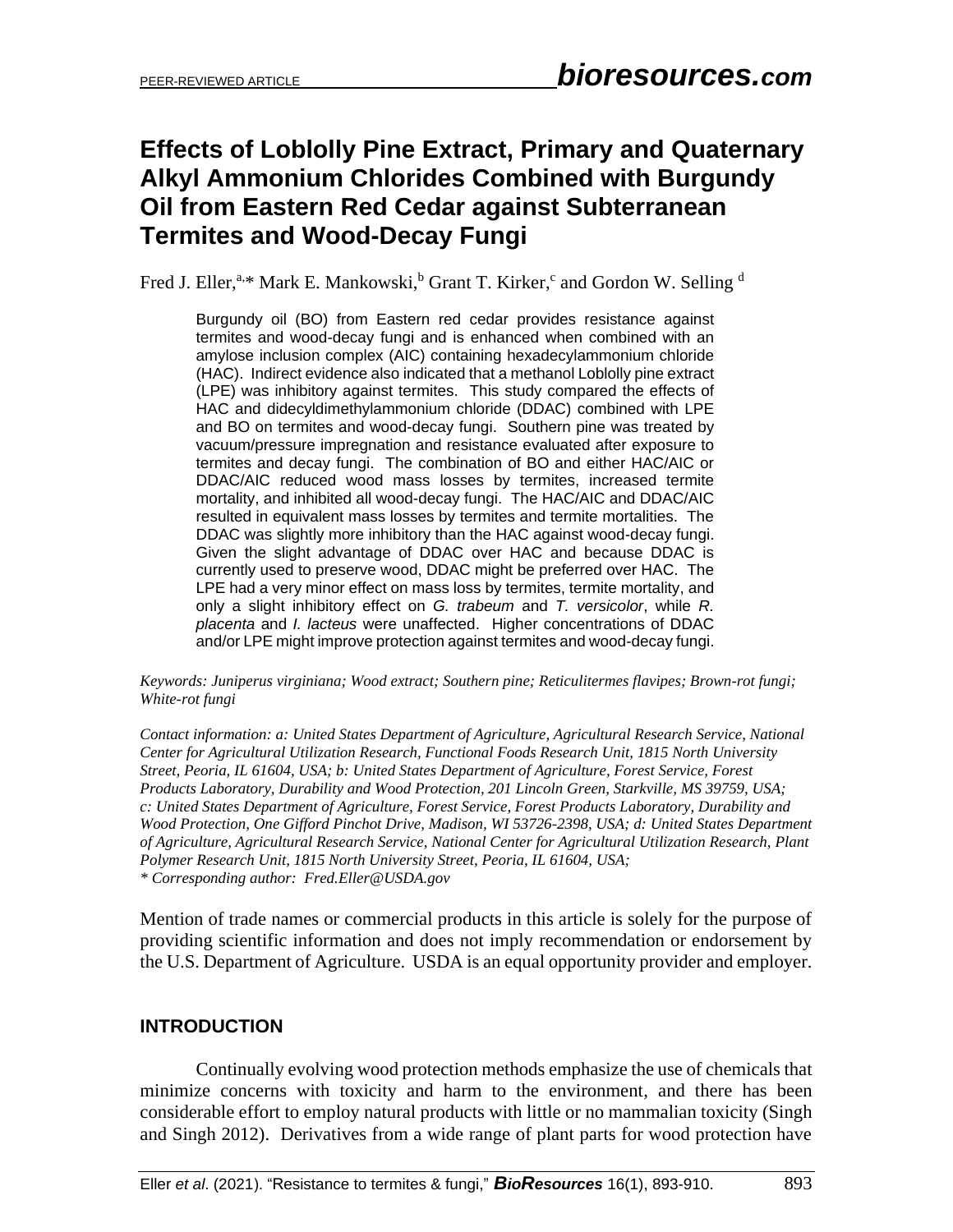been reviewed including phenolics, tannins, essential oils, resins, and lignans (Yang 2009; Singh and Singh 2012). The wood-decay antifungal activities of wood extractives, such as terpenes and metal scavengers, are reviewed by Valette *et al.* (2017).

The treatment of a non-durable wood with an extract from a durable wood species (*i.e*., transferrable durability) is a promising technique (Kirker *et al.* 2013; 2016: Hassan *et al.* 2017). This method is particularly efficient if the extracts originate from a sustainable waste or by-product (Saha Tchinda *et al.* 2018). Extractives from heartwood of several tree species have been shown to be particularly effective. Representative species include black locust, Chinese coffin tree, Western red cedar, Alaska cypress, white cypress-pine, and Chinese incense-cedar (Smith *et al*. 1989; Chang *et al.* 1999, 2000; Taylor *et al.* 2002; Watanabe *et al.* 2005; Taylor *et al.* 2006; Yen *et al.* 2008; Wu *et al*. 2012). Heartwood extractives and durability has been reviewed by Taylor *et al*. (2002).

Numerous reports discuss the use of essential oils or extracts for wood preservation. There are many reports of antifungal activity (Morita *et al.* 1997; Chang *et al.* 1999, 2000; Cheng *et al.* 2005; Wang *et al.* 2005a,b; Wu *et al.* 2005; Cheng *et al.* 2006; Kazemi *et al.* 2006; Cheng *et al.* 2008; Yen *et al.* 2008; Cheng *et al.* 2011, 2012; Wu *et al.* 2012; Li *et al.* 2013; Tascioglu *et al.* 2013; Mansour and Salem 2015; Salem *et al.* 2016; Xie *et al.* 2017). Some report anti-termitic activity (French *et al.* 1979; Zhu *et al.* 2001; Chang and Cheng 2002; Watanabe *et al.* 2005; Taylor *et al.* 2006; Gupta *et al.* 2011) and a few report both antifungal and anti-termitic activity (Cheng *et al.* 2004; Pandey *et al.* 2012; Xie *et al.* 2015).

The plant family Cupressaceae, in particular, has several examples of active essential oils or extracts with anti-termitic activity (French *et al.* 1979; Chang *et al.* 2001), antifungal activity (Morita *et al.* 1997; Cheng *et al.* 2005; Wu *et al.* 2005; Wan *et al.* 2007; Wang *et al.* 2011), or both (Chang *et al.* 2003; Taylor *et al.* 2006). In addition, sesquiterpenes from Cupressaceae have been identified to have both anti-termitic (Watanabe *et al.* 2005; Mankowski *et al*. 2016; Hassan *et al*. 2017) and antifungal activities (Bauch *et al.* 2004; Cheng *et al.* 2005).

Eastern red cedar (ERC) (*Juniperus virginiana* L.) (Cupressaceae) is an abundant natural resource in the United States and represents an underutilized renewable natural product with several potential uses (Eller 2018). Eastern red cedar heartwood is resistant to subterranean termites (Carter and Smythe 1974; Arango *et al.* 2006; Kard *et al.* 2007; Kose and Taylor 2012; Konemann *et al.* 2014), and extracts of ERC sawdust have shown promise as a wood preservative by their termiticidal activity (Adams *et al.* 1988; Carter 1976; McDaniel *et al.* 1989; Eller *et al.* 2010, 2018, 2020) or reduction in termite attack (McDaniel and Dunn 1994; Eller *et al.* 2010, 2018, 2020). In addition, ERC extracts have shown antifungal activity against brown-rot and white rot decay fungi (Eller *et al.* 2010; Tumen *et al.* 2013; Eller *et al.* 2018, 2020). Using a different extraction method, Kirker *et al*. (2016) found only a marginal durability improvement for the ERC extract against wood decay fungi. The resistance of ERC heartwood to fungal decay is illustrated by Smith and Glaeser (2013) in an interesting photograph showing a skeletonized ERC tree with heartwood remaining after attack.

The authors' laboratory has investigated the use of cedarwood oil (CWO) (CAS 8000-27-9), as a wood preservative against termites and wood-decay fungi (Eller *et al.* 2010; Tumen *et al.* 2013; Eller *et al.* 2018, 2020). Cedarwood oil is an essential oil mixture of sesquiterpenes with a high percentage of cedrol (CAS 77-53-2) (Adams 1991).

Non-polar solvents including hexane, supercritical, and liquid  $CO<sub>2</sub>$  have been used to extract CWO from ERC heartwood (Eller 2018). If a non-polar solvent is used first to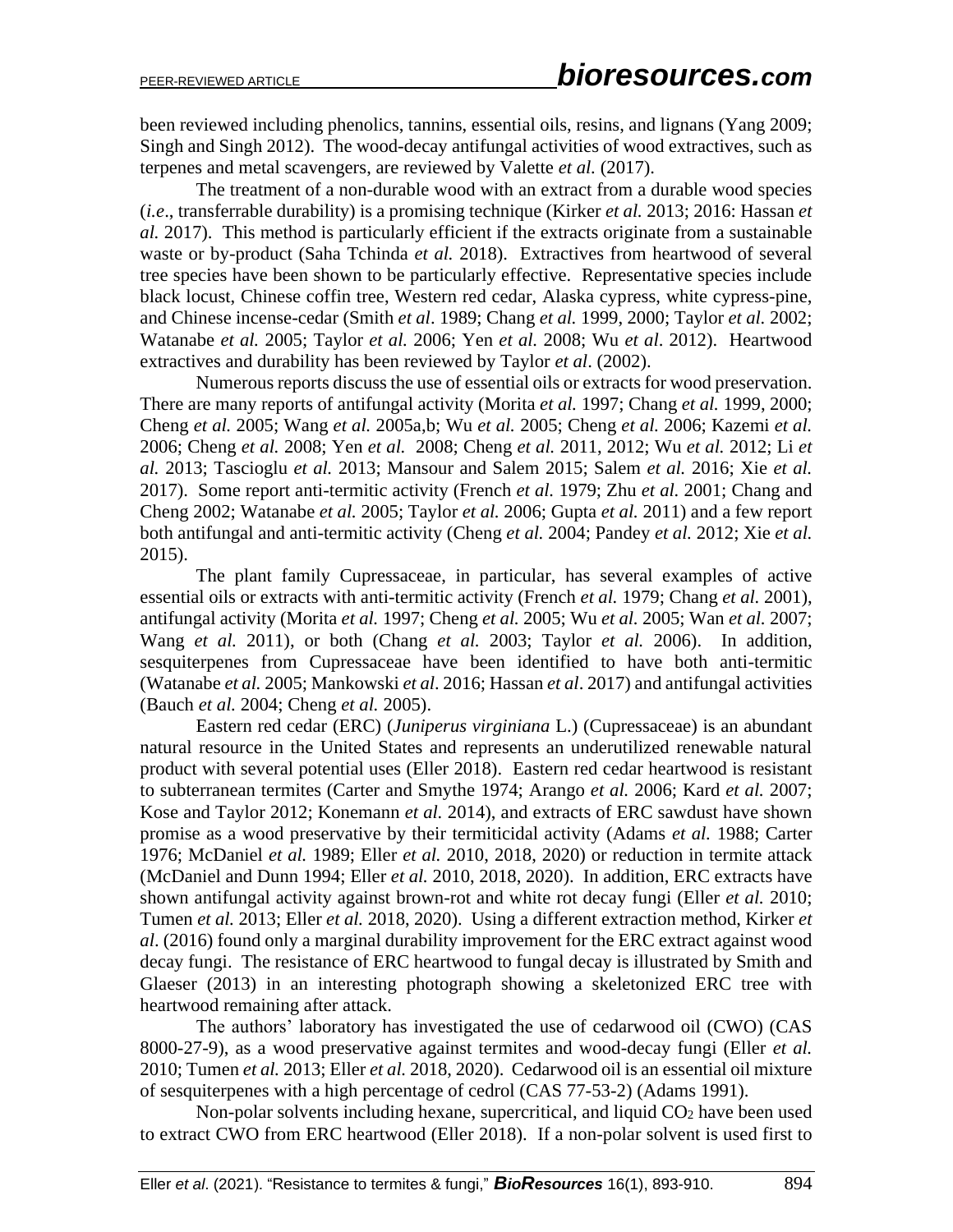remove the CWO from ERC sawdust, a burgundy solid (BS) can subsequently be removed separately using a polar solvent like methanol (Tumen *et al.* 2013). A burgundy-colored oil (BO), which is a mixture of CWO and BS, can be extracted from ERC heartwood sawdust if a polar solvent such as methanol is used first (Tumen *et al.* 2013). All three of these extracts (*i.e*., CWO, BO, and BS) have been tested for their biological activity against subterranean termites, brown-rot decay fungi, and white-rot decay fungi (Eller *et al*. 2010; Tumen *et al.* 2013; Eller *et al*. 2018, 2020). In general, these studies showed that CWO significantly reduced wood mass loss by termites and increased termite mortality. The BS has only very minor activity against termites, and the BO is equal to the CWO in bioactivity. For the decay fungi studied, CWO inhibited both the brown-rot and white-rot decay fungi. The BS inhibited the white-rot more than the brown-rot decay fungi. Accordingly, the BO was more active than CWO against the white-rot decay fungi. Cedrol, a major component of CWO and a sesquiterpene alcohol, has previously been reported to have anti-termitic activity (McDaniel *et al.* 1989) and antifungal activity (Chang *et al.* 1999; Cheng *et al.* 2011; Mun and Prewitt 2011; Wang *et al.* 2011).The sesquiterpenes in CWO have also been reported to be responsible for the antifungal activity of CWO and BO against brown-rot fungi (Bauch *et al.* 2004; Mun and Prewitt 2011).

An amylose inclusion complex (AIC) was used as an aqueous emulsifier for CWO to pressure treat wood (Eller *et al.* 2018) because the AIC confers both emulsification properties and water resistance (Hay *et al.* 2019; Fanta *et al.* 2016). By chance, the AIC used contained hexadecylammonium chloride (HAC) (CAS 1602-97-7), and the HAC/AIC by itself significantly reduced wood mass loss by termites and was highly termiticidal but had only relatively minor effects on the wood-decay fungi (Eller *et al*. (2018). Subsequently, Eller *et al*. (2020) found the BO in combination with the HAC/AIC resulted in the highest termite mortality and the best overall protection against termites and decay fungi. Only after the study was completed, were the chemical similarities between HAC and didecyldimethylammonium chloride (DDAC) (CAS 7173-51-5), a compound already used to pressure treat wood, realized. Although DDAC is currently used to treat wood, the relative bioactivities of HAC and DDAC are unknown. Both HAC and DDAC are ammonium chlorides (AC), but HAC is a primary alkyl amine and DDAC is a quaternary alkyl amine in addition to their differences in their alkyl chain lengths.

Loblolly pine blocks exposed to polar solvents including ethanol or methanol sustained more termite mass loss and lower termite mortality than blocks exposed only to water (Eller *et al.* 2018, 2020). This suggests that exposure of the test wood blocks to these polar solvents removes extractables from the pine blocks that are inhibitory to the termites and increases termite mortality. It was hypothesized that treating wood blocks with an extract of pine would result in both lower mass loss by termites and higher termite mortality.

The objective of this study was to investigate the relative effectiveness of AICs prepared with HAC or DDAC in combination with a loblolly pine extract (LPE) and burgundy oil (BO) extracted from ERC on subterranean termites and four species of wood decay fungi (two brown-rot and two white-rot). Wood blocks were treated by vacuum/pressure impregnation and subsequently exposed to termites and wood decay fungi. Treatment effectiveness was evaluated by measuring wood mass loss and termite mortality.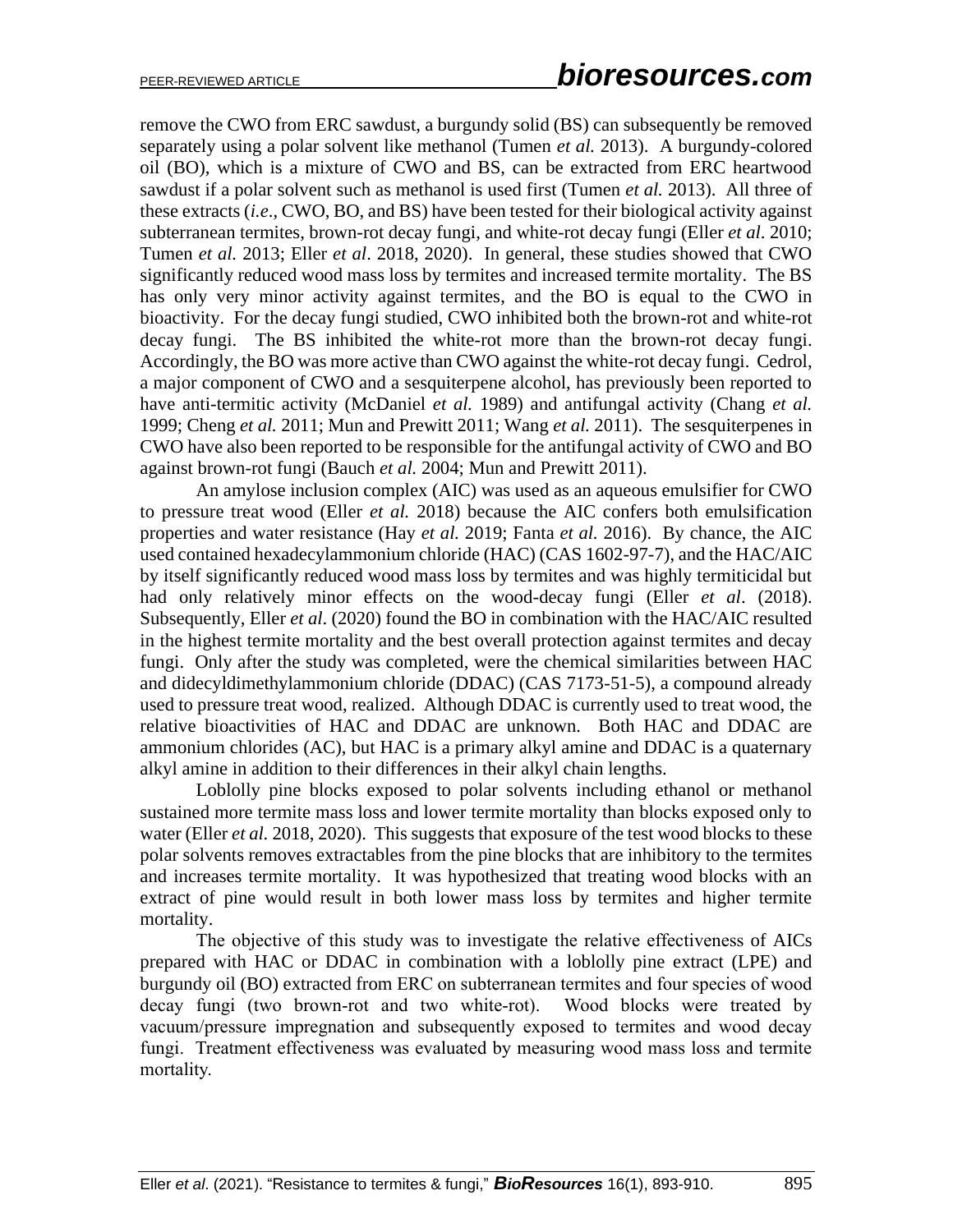## **EXPERIMENTAL**

# **Burgundy Oil**

The burgundy oil (BO) solution used to treat the wood test samples consisted of a 1:1 mixture of CWO and burgundy solid (BS) dissolved in methanol (MeOH). The CWO was extracted using supercritical  $CO<sub>2</sub>$  (70 °C, 27.6 MPa) from ERC heartwood sawdust as previously described (Eller and King 2000), and the BS was extracted as described by Eller *et al*. (2020). Briefly, ERC heartwood sawdust was first extracted with refluxing n-hexane in a Soxhlet extractor to remove CWO. After allowing residual hexane to evaporate from the hexane-extracted sawdust, the sawdust was subsequently extracted with refluxing methanol (MeOH) in a Soxhlet extractor to yield the BS.

## **Soxhlet Extraction of Loblolly Pine**

In order to investigate polar constituents in the loblolly pine, a Soxhlet extraction was performed on 100 g of loblolly pine sawdust with refluxing methanol (EMD Millipore Corp., Billerica, MA) for 10 cycles. The methanol was separated from the solution by rotary evaporation (Buchi Rotavapor RE 120 with a vertical condenser, New Castle, DE), and the loblolly pine extract (LPE) mass was determined and the dry-mass yield was calculated after drying the extracted sawdust overnight in a vacuum oven (105 $\degree$ C and −0.088 MPa). There were three replications of Soxhlet extractions.

## **Amylose Inclusion Complex (AIC)**

The AICs were composed of 95% high-amylose corn starch and 5% alkyl ammonium chloride (AC). The primary alkyl AC, hexadecylammonium chloride (HAC) (CAS 1602-97-7), was prepared as detailed previously (Eller *et al.* 2018), and the quaternary AC, didecyldimethylammonium chloride (DDAC) (CAS 7173-51-5) was purchased (Santa Cruz Biotechnology, Dallas, TX, USA). Deionized water (1800 mL) and 100 g of high-amylose corn starch (∼68% amylose, AmyloGel 03003, Cargill, Minneapolis, MN, USA) were mixed in a Waring blender (Torrington, CT, USA) and passed through a steam jet-cooker. To this hot starch dispersion, a solution of 5.25 g AC in 200 g of hot (90 °C) water was added and mixed for 1 min at high speed. The resulting alkyl AC/AIC colloidal suspensions were cooled and freeze dried. The impregnation treatment solutions contained 2% alkyl AC/AIC (HAC/AIC or DDAC/AIC) and 2% polyvinyl alcohol (PVOH) (MW 133,000, 99 mol% hydrolyzed, Polysciences, Warrington, PA, USA).

#### **Treatment Descriptions**

The seven wood block treatments tested were: Water Only Control (H2O); Water after Methanol (MeOH>H2O); Water after LPE in Methanol (LPE/MeOH>H2O); DDAC/Amylose Inclusion Complex after BO in Methanol (BO/MeOH>DDAC/AIC); HAC/Amylose Inclusion Complex after BO in Methanol (BO/MeOH>HAC/AIC); DDAC/Amylose Inclusion Complex after BO+LPE in Methanol (BO+LPE/MeOH> DDAC/AIC); and HAC/Amylose Inclusion Complex after BO+LPE in Methanol (BO+LPE/MeOH>HAC/AIC).

The BO/MeOH solution contained 5.0% CWO and 5.0% BS by weight. The LPE/MeOH solution contained 3.4% LPE by weight. The BO+LPE/MeOH treatment contained 5.0% CWO, 5.0% BS and 3.4% LPE by weight.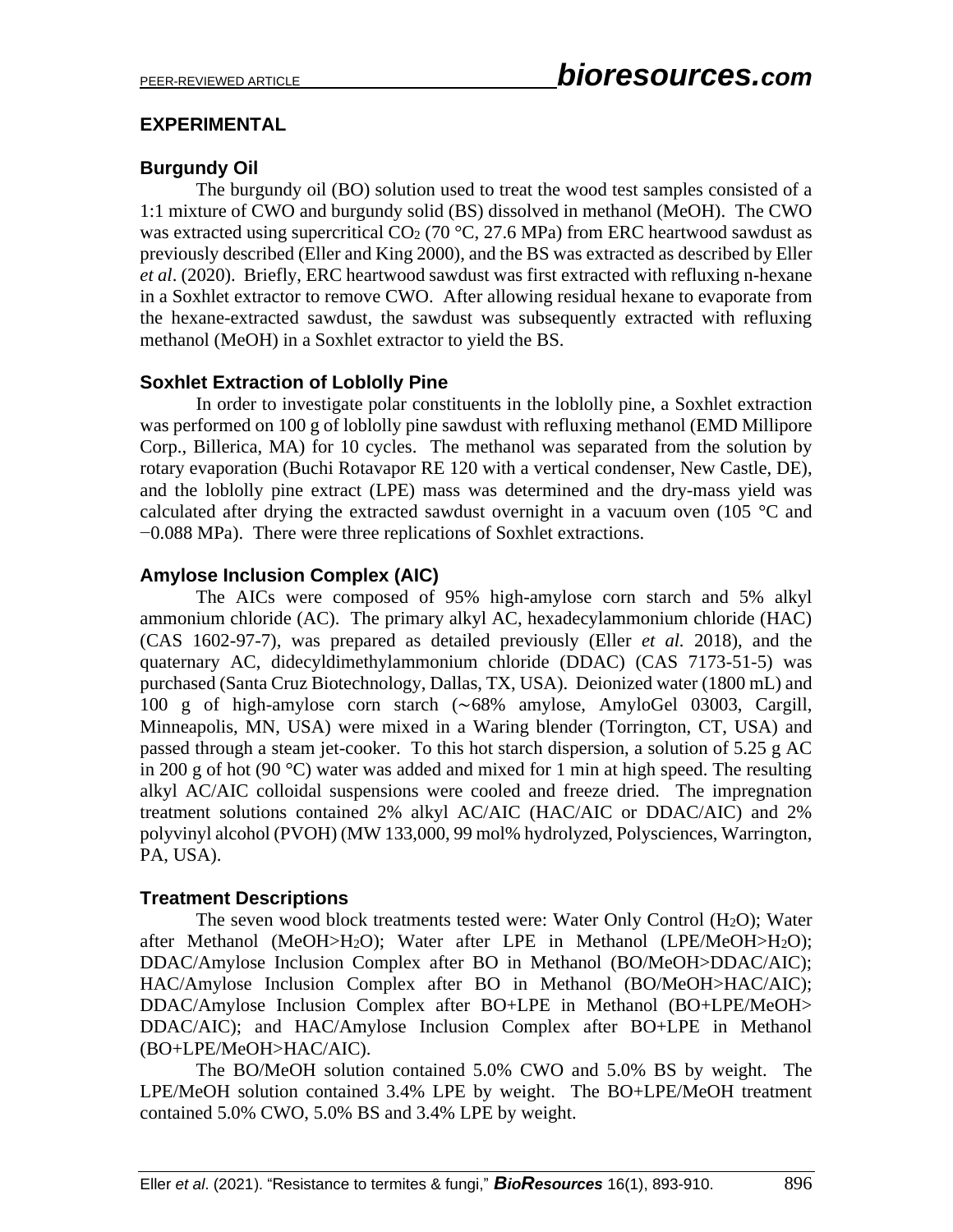#### **Vacuum/Pressure Impregnation**

 Vacuum/pressure impregnation was used to treat the wood test blocks as described by Eller *et al.* (2018). Southern pine blocks (2.54 cm  $\times$  2.54 cm  $\times$  0.64 cm) were used for termite tests, and  $1$ -cm<sup>3</sup> southern pine and  $1$ -cm<sup>3</sup> yellow poplar blocks were used for the brown-rot and white-rot fungal tests, respectively. Wood was purchased locally and milled to size in the laboratory. Briefly, after conditioning  $(25 \degree C$  and  $50\%$  RH for termite blocks and 25 °C and 70% RH for fungal blocks) to a constant mass, blocks were submerged under a given treatment solution and held under vacuum (−0.088 MPa) for 30 min and then pressurized to 0.69 MPa for 60 min. Blocks were weighed immediately after impregnation. For treatments with two impregnations (*i.e*., MeOH>H2O; LPE/MeOH>H2O; BO/MeOH>DDAC/AIC; BO/MeOH>HAC/AIC; BO+LPE/MeOH>DDAC/AIC; and BO+LPE/MeOH>HAC/AIC), the blocks were re-conditioned as described above to a constant mass after the first impregnation treatment. The blocks were then impregnated with the second treatment, immediately weighed, and re-conditioned to a constant mass a second time. This allowed the determination of the incorporation rates of the components of the first and second impregnations. All blocks were weighed prior to exposure to termites or wood-decay fungi.

#### **Termite Resistance**

*Reticulitermes flavipes* (Kollar) (Blattodea: Rhinotermitidae) were collected from a single colony found in a dead log at Sam D. Hamilton Noxubee National Wildlife Refuge (Starkville, Mississippi). Cut log sections containing the termites were kept in 30-gallon trashcans and maintained in the laboratory at  $25^{\circ}$ C in darkness. The day of the test setup, termites were removed from the collected log sections by breaking the rotting wood open and shaking the termites out of the wood through a screen to catch large debris. Termites were placed in plastic tubs with moistened paper towels for 2 h before being counted with an aspirator.

A no-choice bioassay based on studies described by Kard and Mallette (1997), Konemann *et al.* (2014), Eller *et al.* (2018), and Lipeh *et al.* (2020) was used to evaluate resistance of the treated wood test samples. Resistance was evaluated based on wood mass loss and termite mortality. These tests used smaller numbers of termites (100 to 150 workers), containers, and substrate compared to methods like AWPA E1-17. As termites can be sometimes difficult to collect in large numbers and counting large numbers can be laborious, the authors prefer to use these types of test parameters. Cylindrical plastic containers (Pioneer Plastics 002C, 50.8 mm D x 36.5 mm H) were filled with 50 g of washed, dried, screened, sterilized sand. The sand used was American Countryside All Purpose Sand purchased from Lowes. The sand was washed and rinsed three times using deionized water, oven dried at 100 °C overnight, then sifted using a 600 micron screen #30. Sifted sand was autoclaved at 121 °C and 15 psi for 45 minutes, allowed to cool overnight, and autoclaved a second time and allowed to cool. To the sand, 9 mL of sterile deionized water was added to create a moisture content of 18%. The containers with sand and water were allowed to sit for one hour, and a small plastic grid (25mm x 25mm Gutter Guard) was added on top of the wet sand. The test wood samples used in the test measured 2.54  $cm \times 2.54$  cm  $\times$  0.64 cm. This is the sample size suggested in the AWPA E1-17 (AWPA 2020) and other studies (Kard and Mallette 1997; Konemann *et al.* 2014). Wood samples were placed on the plastic grid so they were not in contact with the damp sand – approximately 2 to 3 mm above sand surface. One-hundred fifty worker termites were added to each container (Kard and Mallette 1997). Worker termites were only used, as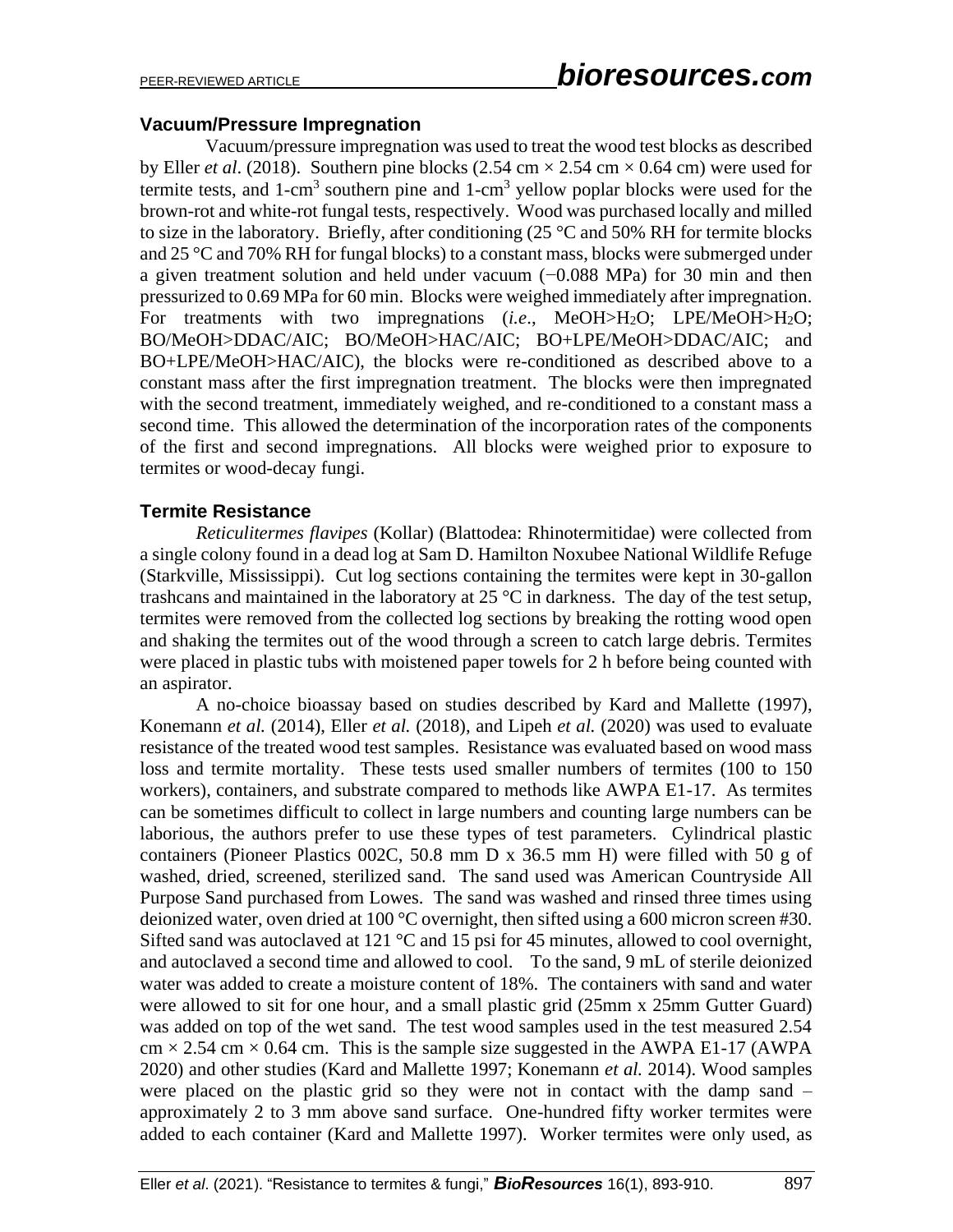very few soldier termites were found in the collected termite colony. Containers were kept in darkness at room temperature and relative humidity (21  $^{\circ}$ C, 55% RH) for 28 days. At the end of the test, living termites were counted, test sample blocks were cleaned and conditioned to a constant mass at  $25^{\circ}$ C and 50% relative humidity (RH). Wood mass loss and termite mortality were then calculated. The seven treatments were replicated six times.

#### **Wood-Decay Fungi Resistance**

Soil bottle assays were conducted according to AWPA E10-16 (2012) to compare the efficacy of actives. Two brown-rot fungi, *Gloeophyllum trabeum* (Pers.) [Murrill](https://en.wikipedia.org/wiki/William_Alphonso_Murrill) (1908) (MAD-617) and *Rhodonia* (*Postia*) *placenta* (Fr.) Niemelä, K.H.Larss. & Schigel (2005) (MAD-698), and two white-rot fungi, *Trametes versicolor* (L.) Lloyd (1920) (MAD-697) and *Irpex lacteus* (Fr.) Fr. (1828) (HHB-7328), were used in experiments with treated southern pine and yellow poplar, respectively. Cultures were grown and maintained on malt extract agar (MEA) plates prior to experiments. Two 5-mm plugs from the actively growing edge of petri dish cultures of brown-rot fungi were added to sterile soil bottles containing 40 x 30 x 3 mm southern pine feeder strips, while maple feeders were used for the white-rot fungi. Fungi were allowed to grow and colonize the feeders for three weeks at 27  $\degree$ C and 70% humidity prior to adding 1-cm<sup>3</sup> southern pine or yellow poplar test blocks. Test blocks were propylene gas sterilized overnight in vials separated by treatment, and then one or two blocks were added to each bottle in a sterile hood. Bottles were placed in the controlled humidity incubator for eight weeks, and then blocks were removed and scraped clean of fungal mycelium. Test blocks were oven dried at  $60^{\circ}$ C for 4 h to stop fungal growth, followed by one week of conditioning at  $27 \text{ °C}$  and  $30\%$  humidity, and conditioned weights were recorded. Percent weight loss from the initial weight of conditioned blocks was calculated and reported. The seven treatments were replicated six times for each fungal species.

#### **Statistical Analyses**

Statistix™ 8.1 software (Analytical Software, Tallahassee, FL, USA) was used to perform statistical analyses of the data. Box and whisker plots were examined to identify and remove outliers. A Levene's homogeneity of variance test was performed to determine if values needed to be transformed in order to satisfy analyses of variance (ANOVA) assumptions. Single-factor ANOVA were performed on the percentage wood mass loss for the termites, percentage termite mortality, and percentage wood mass loss for each of the four fungal species tested after arcsine square-root transformation (*i.e*., arcsin\*√proportion mass loss) to stabilize the variance. Linear contrasts were performed to compare treatments with LPE against treatments without LPE as well as to compare treatments with DDAC against those with HAC. Statistical analyses were performed on transformed data but untransformed means are presented for ease of interpretation. Treatment means were compared using least significant difference (LSD) in case of a significant F-test ( $P \le 0.05$ ).

# **RESULTS AND DISCUSSION**

#### **Soxhlet Extraction of Loblolly Pine**

The methanol Soxhlet extraction of the Loblolly pine yielded a semi-solid ambercolored material with a dry-mass yield of LPE of 3.35% and scent reminiscent of freshly cut pine wood.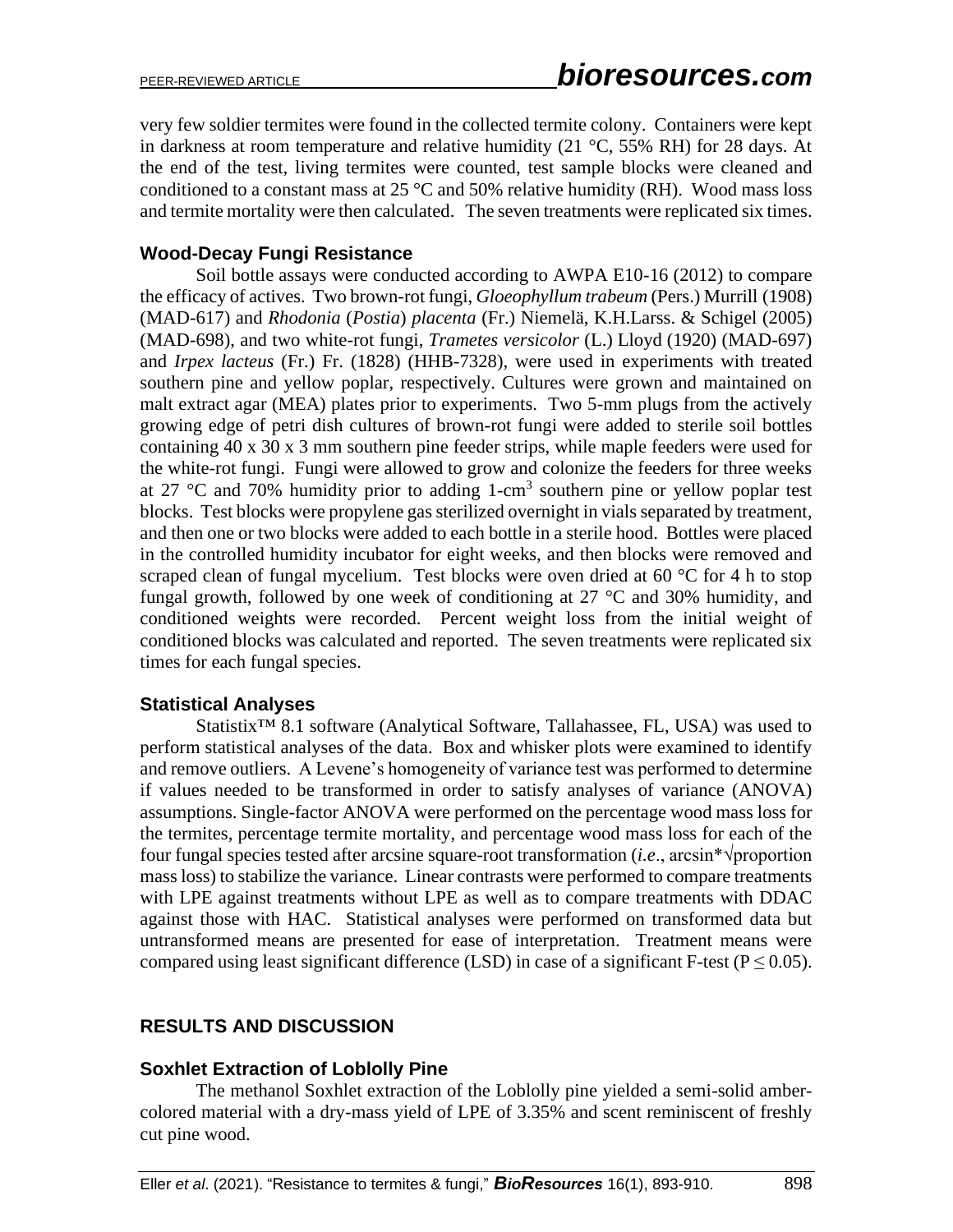#### **Vacuum/Pressure Impregnation**

After re-conditioning to a constant mass, the mean percentage mass changes for the treated wood samples are shown in Table 1. The alkyl AC/AIC solutions used to treat the wood samples contained 2% PVOH and 2% alkyl AC/AIC; therefore, half of the observed approximate 4.0% mass increase for the samples treated with alkyl AC/AIC is from the PVOH and half is from the alkyl AC/AIC. Because the alkyl AC/AIC itself contained 5% alkyl AC, the observed 4.0% percentage mass gains for the wood samples treated with alkyl AC/AIC contained *ca.* 0.1% alkyl AC (*i.e.*, 2% X 5% = 0.001 = 0.1%).

There was a small mass loss observed for H2O (*i.e*., -0.7%). For the MeOH>H2O treatment, there was a small mass loss after both MeOH (*i.e*., -0.8%) and H2O (*i.e*., -0.4%) exposures. The wood blocks treated with the LPE were slightly more yellow than the blocks exposed to either water only (H2O) or methanol and water (MeOH>H2O) indicating the amber color of the LPE was conferred to the wood during impregnation. All of the wood blocks treated with any of the four treatments containing BO were burgundy colored after impregnation.

|                             | Mean Percentage Change <sup>a</sup> |   |                     |
|-----------------------------|-------------------------------------|---|---------------------|
| Treatment                   | First Impregnation                  |   | Second Impregnation |
| H <sub>2</sub> O            | $-0.7$                              |   | na                  |
| MeOH > H <sub>2</sub> O     | $-0.8$                              | ↘ | $-0.4$              |
| LPE/MeOH > H <sub>2</sub> O | 1.8                                 | ↘ | $-0.3$              |
| BO/MeOH > DDAC/AIC          | 7.3                                 | ↘ | 4.0                 |
| BO/MeOH > HAC/AIC           | 7.5                                 | ↘ | 4.0                 |
| BO+LPE/MeOH > DDAC/AIC      | 10.4                                |   | 3.9                 |
| BO+LPE/MeOH > HAC/AIC       | 10.2                                |   | 4.0                 |

**Table 1.** Mean Percentage Wood Block Mass Changes after Impregnation **Treatments** 

 $a$  Percentage (N=30) changes based on initial pre-impregnation conditioned wood block masses. na stands for not applicable.

#### **Termite Resistance**

Box and whisker plots identified one probable outlier replication in the H2O treatment with both low percentage mass loss and 100% termite mortality, and this single outlier replication was removed from the data set prior to analysis. The percentage mass losses for the termites are shown in Fig. 1A. The ANOVA indicated the treatment effect for percentage mass loss was highly significant ( $F_{6,34} = 606$ ; P=0.0000). The H<sub>2</sub>O only control and MeOH>H2O treatments had the highest mass losses and were statistically equivalent to one another. The LPE/MeOH>H2O treatment had statistically lower mass loss than either the H2O or MeOH>H2O treatments, although by only a relatively small amount (*i.e*., 7.7 *versus* 8.6 and 8.6%, respectively). The linear contrast was significant (T  $= 2.24$ ; P = 0.032) for a mass loss difference between treatments with or without LPE. In a study with a similar methodology, Kard and Mallette (1997) saw much higher mass loss on southern pine wood exposed to 100 worker termites. Due to contamination issues in our laboratory incubators, the present study was run at a slightly lower temperature  $(21 \degree C)$ than earlier studies (23 to 24 °C). This may have led to a reduction in the amount of feeding in the control treatments. We believe in the validity of our test because, as will be discussed, termite mortality in the control treatments was very low indicating the termites were not having an issue feeding in the control treatments. We also used AWPA E1-17 sized blocks (large) for the number of termites tested.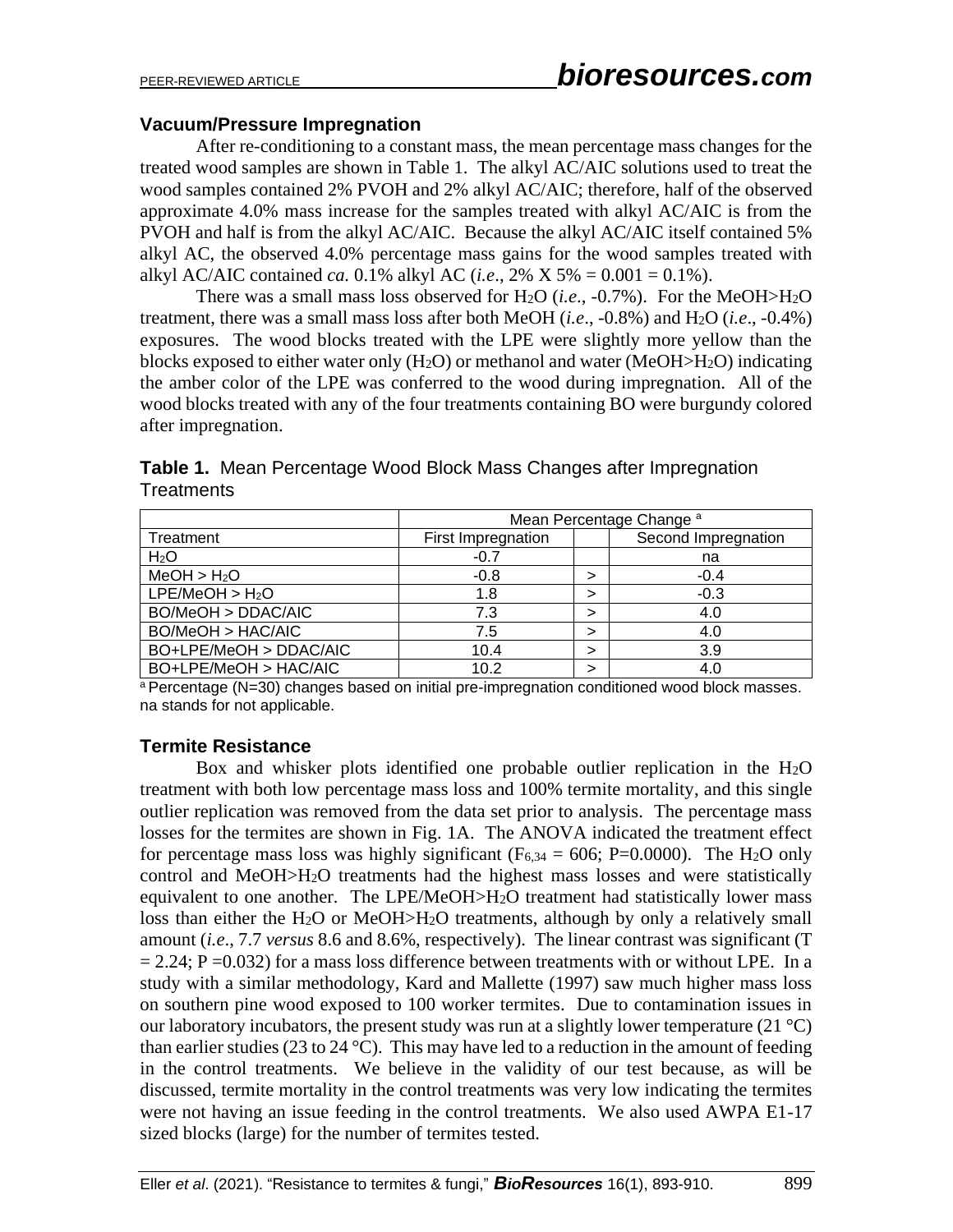

**Fig. 1.** (A) Mean (±SEM) percentage wood mass losses for treated loblolly pine samples exposed to subterranean termites (open bars with lower case letters) and (B) mean (±SEM) percentage subterranean termite mortality (shaded bars with upper case letters). Means without letters in common differ significantly using Least Significant Difference (P ≤ 0.05).

The percentage termite mortalities are shown in Fig. 1B. The ANOVA indicated that the treatment effect for percentage termite mortality was highly significant ( $F_{6,34}$  = 457; P=0.0000). The H<sub>2</sub>O, MeOH>H<sub>2</sub>O and LPE/MeOH>H<sub>2</sub>O treatments all had low termite mortalities and were statistically equivalent to one another. The linear contrast was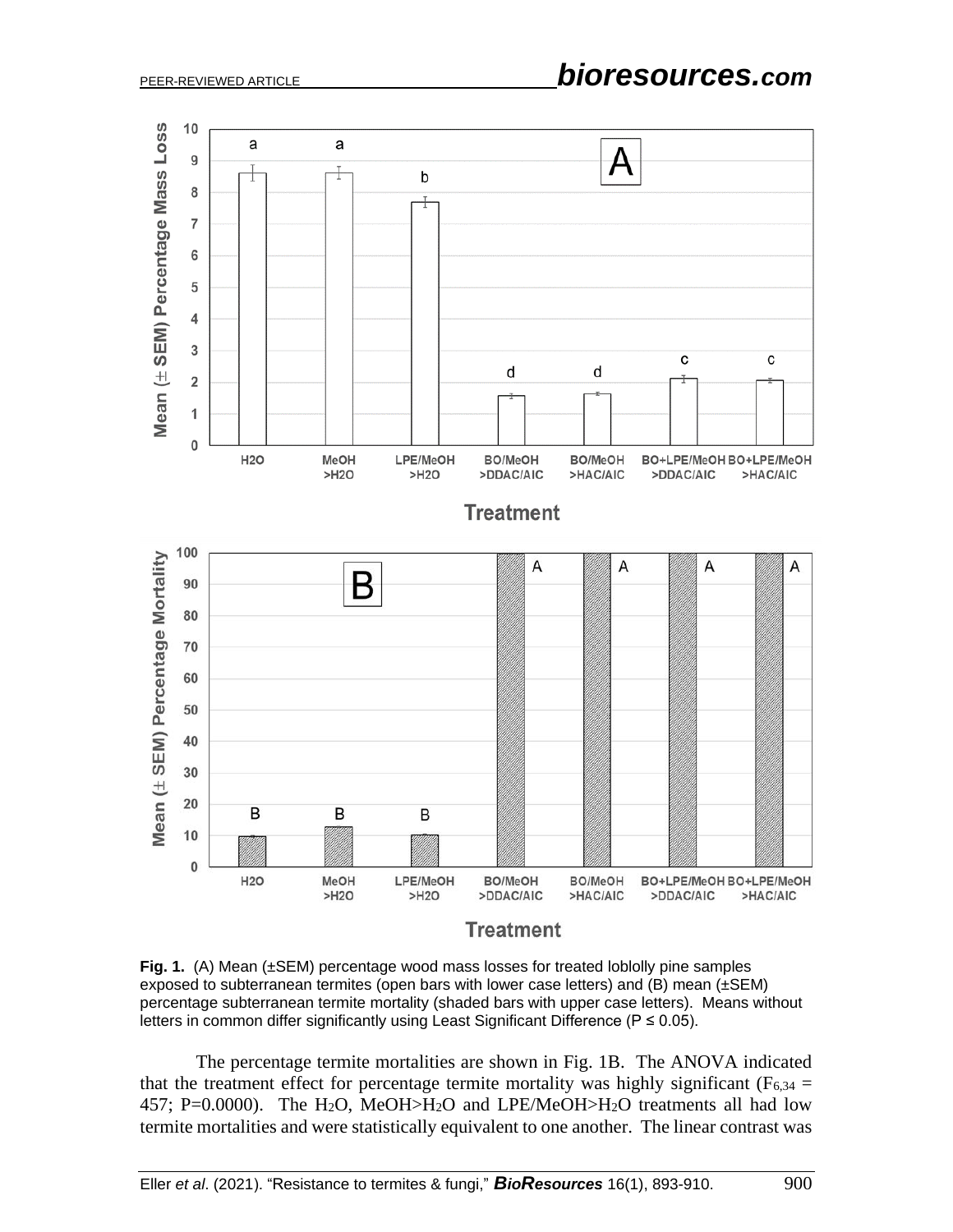not significant ( $T = 0.37$ ; P = 0.716) for a termite mortality difference between treatments with or without LPE. The very low mortality  $(9.73%)$  in the H<sub>2</sub>O only treatment was indicative of excellent termite vigor for this test.

The treatments which included BO and either the DDAC/AIC or HAC/AIC (*i.e*., BO/MeOH>DDAC/AIC, BO/MeOH>HAC/AIC, BO+LPE/MeOH>DDAC/AIC, and BO+LPE/MeOH>HAC/AIC) all had very high termite mortalities (*i.e*., *ca*. 100%) and were statistically equivalent to one another. All four of these treatments were significantly higher than the H<sub>2</sub>O, MeOH>H<sub>2</sub>O and LPE/MeOH>H<sub>2</sub>O treatments. Treatments BO/MeOH>DDAC/AIC and BO/MeOH>HAC/AIC were statistically equivalent to one another as were BO+LPE/MeOH>DDAC/AIC and BO+LPE/MeOH>HAC/AIC. The linear contrast was not significant  $(T = 0.16; P = 0.870)$  for termite mortality difference between treatments with DDAC or HAC.

#### **Brown-Rot Decay Fungi Resistance**

There were two contaminated replications in the *R. placenta* data, one in the H2O treatment and one in the BO/MeOH>DDAC/AIC treatment, and these two replications were omitted from the statistical analysis. The percentage mass losses for the brown-rot fungi are shown in Fig. 2. The ANOVAs indicated significant treatment effects for both *G. trabeum* and *R. placenta* (F6,35 = 27.1; P=0.0000 and F6,33 = 28.4; P=0.0000, respectively).



**Fig. 2.** Mean (±SEM) percentage mass losses for treated loblolly pine samples exposed to brown-rot decay fungi *Gloeophyllum trabeum* (open bars with lower case letters) and *Rhodonia placenta* (shaded bars with upper case letters). For a given fungal species, means without letters in common differ significantly using Least Significant Difference (P≤0.05).

For *G. trabeum*, wood mass loss was highest for the MeOH>H2O treatment. Mass loss was significantly higher than both the H2O and LPE/MeOH>H2O treatments. However, the H2O and LPE/MeOH>H2O treatments were statistically equivalent. For *G.*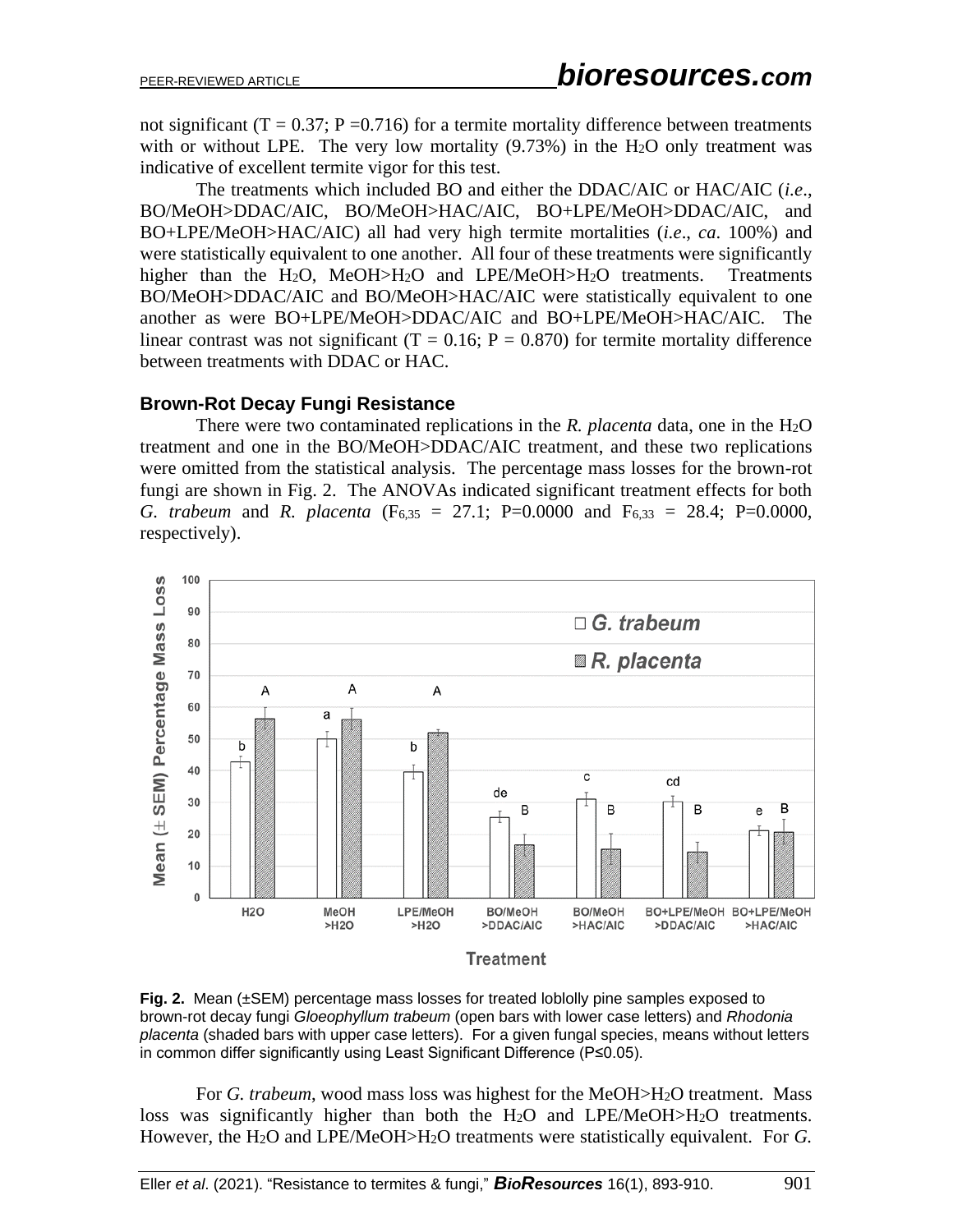*trabeum*, the linear contrast was not significant ( $T = 1.78$ ;  $P = 0.083$ ) for a mass loss difference between treatments with or without LPE.For *R. placenta*, on the other hand, the  $H_2O$ , MeOH $>H_2O$  and LPE/MeOH $>H_2O$  treatments were statistically equivalent, and the contrast was not significant  $(T = 0.01; P = 0.991)$  for a mass loss difference between treatments with or without LPE.

For both *G. trabeum* and *R. placenta*, treatments which included BO and either AC (*i.e*., BO/MeOH>DDAC/AIC, BO/MeOH>HAC/AIC, BO+LPE/MeOH>DDAC/AIC, and  $BO+LPE/MeOH > HAC/AIC$ ) had significantly less mass loss than the  $H<sub>2</sub>O$ , MeOH $>H<sub>2</sub>O$ and LPE/MeOH>H2O treatments. For the brown-rot decay fungi, neither AC was consistently more effective than the other. For *G. trabeum*, without LPE, the BO/MeOH>DDAC/AIC had less mass loss than BO/MeOH>HAC/AIC. However, with LPE, BO+LPE/MeOH>DDAC/AIC had more mass loss than BO+LPE/MeOH> HAC/AIC. For *R. placenta*, there were no significant differences between any of these four treatments. The linear contrasts were not significant for a mass loss difference between treatments with DDAC or treatments with HAC for either *G. trabeum* or *R. placenta* (T = 1.06;  $P = 0.296$  and T = 0.48;  $P = 0.631$ , respectively).

The inclusion of LPE in addition to the BO and either AC/AIC (*i.e*., DDAC/AIC or HAC/AIC) did not lead to a consistently lower mass loss. For *G. trabeum*, the inclusion of LPE led to a lower mass loss when HAC was used; however, the treatments BO/MeOH>DDAC/AIC and BO+LPE/MeOH>DDAC/AIC were statistically equivalent.

#### **White-Rot Decay Fungi Resistance**

The percentage mass losses for the white-rot fungi are shown in Fig. 3. The ANOVAs indicated significant treatment effects for both *T. versicolor* and *I. lacteus* (F6,35  $= 31.5$ ; P=0.0000 and F<sub>6,35</sub> = 3.14; P=0.014, respectively).

For *T. versicolor*, wood mass loss was highest for the MeOH>H2O treatment and was significantly higher than the LPE/MeOH>H2O treatment, although the H2O and LPE/MeOH>H2O treatments were statistically equivalent. For *T. versicolor*, the overall linear contrast was not significant (T = 1.19; P = 0.244) for a mass loss difference between treatments with or without LPE. For *I. lacteus*, the H2O, MeOH>H2O and LPE/MeOH>H2O treatments were statistically equivalent. The overall linear contrast was not significant (T = 0.40; P = 0.694) for a mass loss difference between treatments with or without LPE for *I. lacteus*.

Although treatments that included BO and either AC (*i.e*., BO/MeOH>DDAC/AIC, BO/MeOH>HAC/AIC, BO+LPE/MeOH>DDAC/AIC, and BO+LPE/MeOH>HAC/AIC) had significantly less mass loss than the H<sub>2</sub>O, MeOH>H<sub>2</sub>O and LPE/MeOH>H<sub>2</sub>O treatments for *T. versicolor*, only the BO+LPE/MeOH>DDAC/AIC had an inhibitory effect *against I. lacteus*. For *T. versicolor*, the DDAC treatments had less mass loss than did the HAC treatments. For *I. lacteus*, the BO+LPE/MeOH>DDAC treatment had significantly less mass loss than did the BO+LPE/MeOH>HAC/AIC treatment. The linear contrast was significant for a mass loss difference between treatments with DDAC or treatments with HAC for *T. versicolor*  $(T = 5.69; P = 0.000)$ ; however, this contrast was not significant for *I. lacteus*  $(T = 0.40; P = 0.694)$ .

The inclusion of LPE in addition to the BO and either AC/AIC (*i.e*., DDAC/AIC or HAC/AIC) did not lead to a significant lower mass loss for either *T. versicolor* or *I. lacteus.* In fact, for *T. versicolor*, the mass loss for the BO+LPE/MeOH>HAC treatment (*i.e*., 28.4%) was significantly higher than the mass loss for the BO/MeOH>HAC treatment (*i.e*., 14.2%).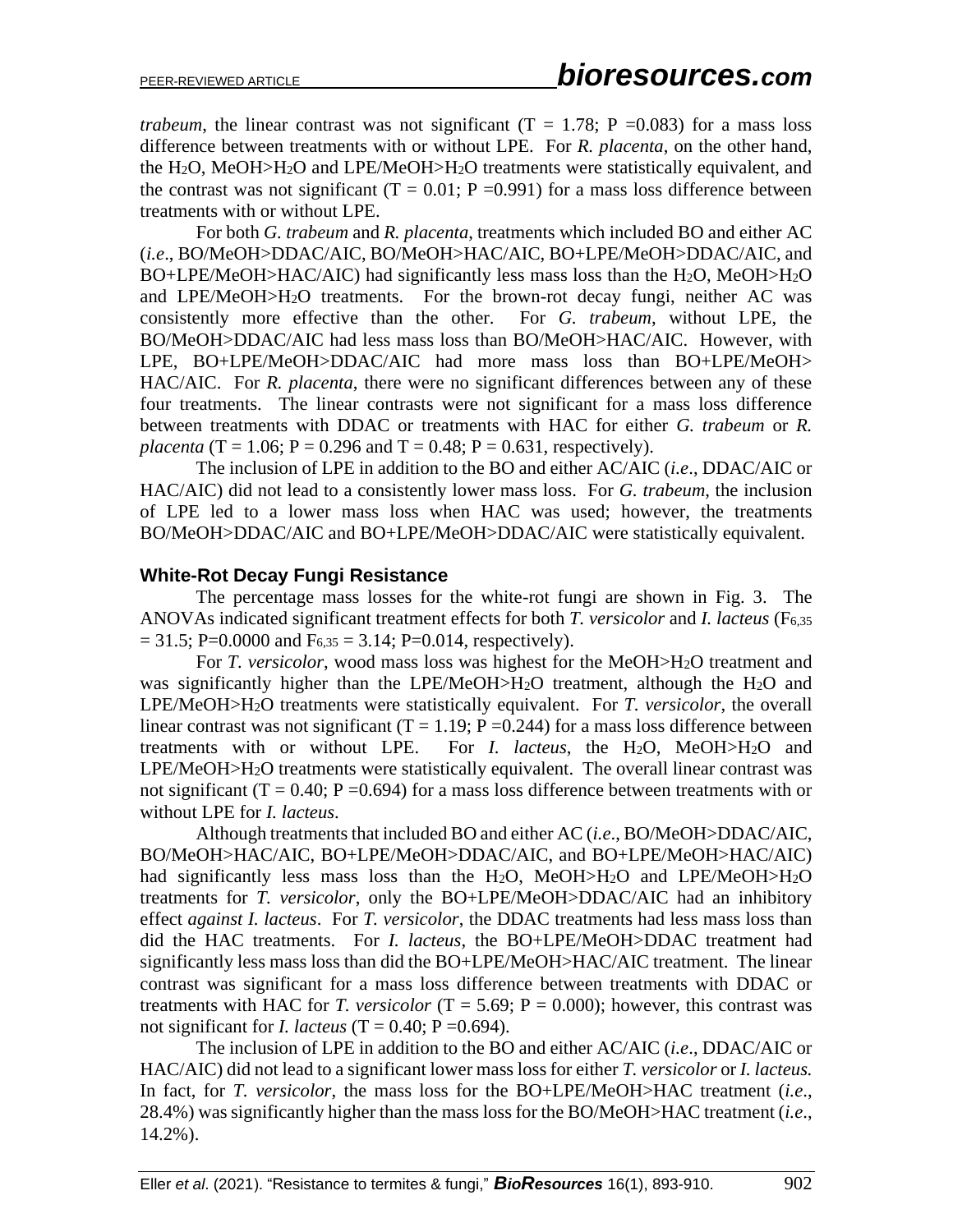

**Fig. 3.** Mean (±SEM) percentage mass losses for treated yellow poplar samples exposed to white-rot decay fungi *Trametes versicolor* (open bars with lower case letters) and *Irpex lacteus* (shaded bars with upper case letters). For a given fungal species, means without letters in common differ significantly using Least Significant Difference (P≤0.05).

Although leaching studies have not been performed for these treatments, it is unlikely that these test compounds would be easily leached from the treated wood. Both CWO and BS are insoluble in water, and HAC/AIC has previously been demonstrated to inhibit both water absorption and wood swelling (Eller *et al.* 2018). In addition, the LPE is not water soluble either. Therefore, exposure of wood with these treatments to water will not cause them to be removed from the wood.

The four treatments that included BO and either the DDAC/AIC or HAC/AIC all had both very low termite percentage mass loss as well as very high termite mortality, and the two alkyl AC/AICs (*i.e*., DDAC/AIC and HAC/AIC) were effectively equivalent. The combination of an alkyl AC and BO gave excellent protection against termites. Similar results were reported for BO>HAC/AIC (Eller *et al.* 2020). As far as is known, Eller *et al*. (2020) and this report are the only studies testing an essential oil and an alkyl AC together against termites and wood decay fungi.

Previously, because the CWO>HAC/AIC and BO>HAC/AIC treatments were statistically equivalent, it was concluded that the CWO alone is largely responsible for both the lower mass loss and the higher termite mortality observed and that the effect of the BS on termites is relatively minor (Eller *et al.* 2020). Therefore, for protection against termites, CWO alone could be used instead of BO in conjunction with either DDAC/AIC or HAC/AIC.

The anti-fungal activities of the two alkyl ACs were very similar in their effectiveness. In only one case did the HAC have greater antifungal activity than DDAC; mass loss for *G. trabeum* on wood treated with BO+LPE/MeOH>HAC/AIC was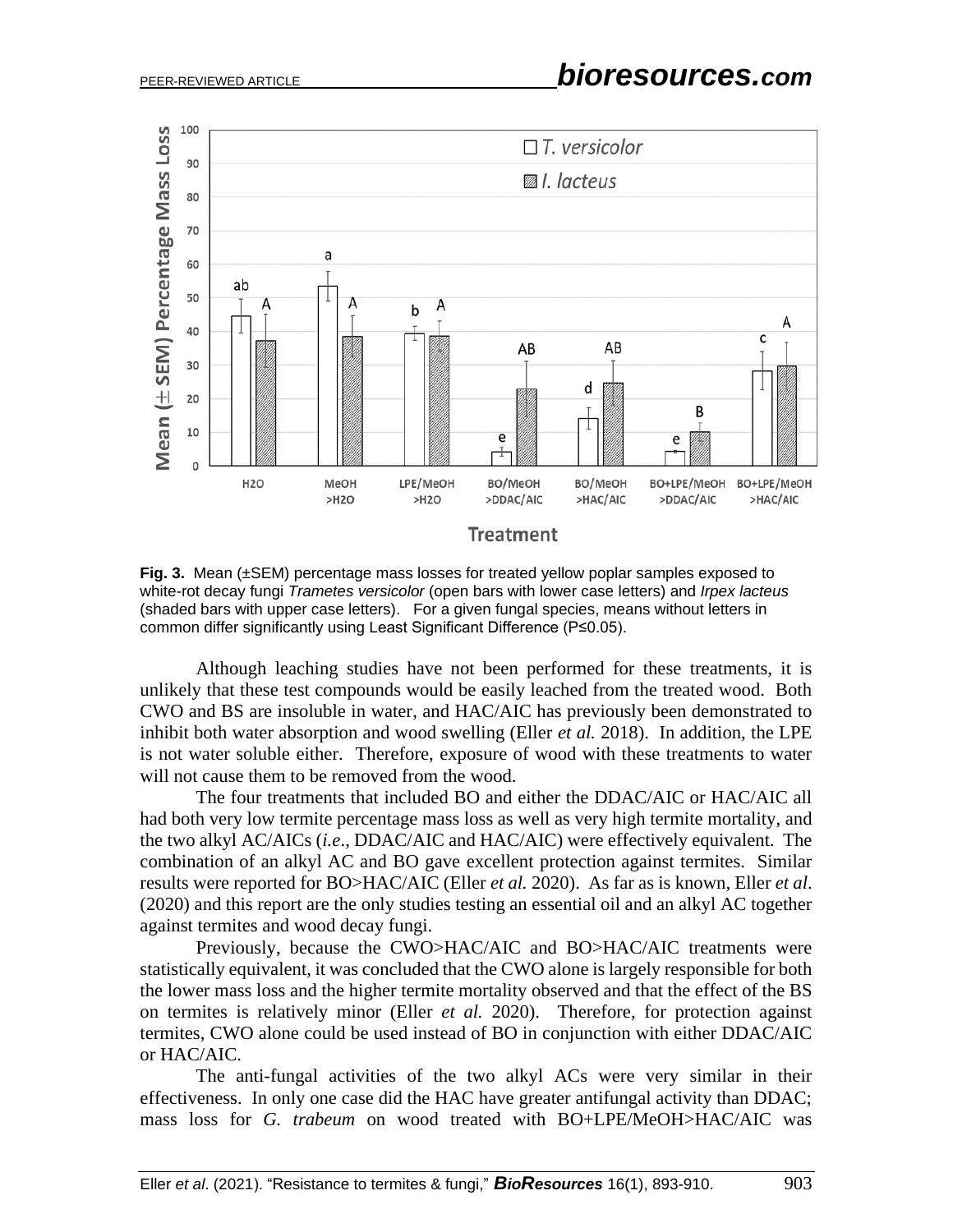significantly less than mass loss on wood treated with BO+LPE/MeOH>DDAC/AIC. Otherwise, the two ACs were either statistically equivalent or the DDAC was more inhibitory than the HAC.

Exposure of the wood blocks to MeOH caused a slight decrease in wood block mass and indicates that MeOH extracts something from the wood, which is consistent to previous reports (Eller *et al.* 2018, 2020). In addition, treating wood blocks with the LPE led to a slight decrease in percentage wood mass loss by termites, although the addition of the LPE did not increase termite mortality. These results are similar to earlier reports that polar solvents such as ethanol or methanol can extract inhibitory materials from the loblolly pine test wood blocks making them both more palatable and less toxic (Eller *et al.* 2018, 2020). However, even though the observed LPE effect on termite mass loss was statistically significant, it was very minor and probably of little practical use.

The wood-decay fungal data indicate that the MeOH removed something that was inhibitory against *G. trabeum* and *T. versicolor* and that the LPE could add back this inhibition for these two species. It is hypothesized that the MeOH extracts compounds such as terpenes, resins, and/or lignans, which might otherwise be inhibitory. However, *R. placenta* and *I. lacteus* were not affected by the LPE. Using a higher concentration of LPE might lead to a higher level of protection against termites and wood-decay fungi. It also possible that other materials not tested in combination with the BO and AC/AIC such as the metal chelator, EDTA (Schultz and Nicholas 2002), or a radical or oxidant scavenger (Singh and Singh 2012) could increase treatment effectiveness.

Both the LPE and BS required a polar solvent such as MeOH as the diluent/carrier to solubilize these compounds during impregnation. If the LPE and BS were not included in an impregnation treatment, the potential hazards of using a toxic and flammable solvent such as MeOH could be avoided. If used alone, CWO could be formulated in an aqueous emulsion (*e.g*., with HAC/AIC or DDAC/AIC) to pressure treat wood. The water-based carrier method would be non-flammable and less costly.

# **CONCLUSIONS**

- 1. The combination of burgundy oil (BO) and either the didecyldimethylammonium chloride amylose inclusion complex (DDAC/AIC) or the hexadecylammonium chloride amylose inclusion complex (HAC/AIC) resulted in low percentage wood mass losses by termites (*i.e*., *ca.* 80% less than Control), nearly 100% termite mortality, and this combination represents a very effective treatment against termites. In addition, this combination inhibited all four wood decay fungi species studied. The antifungal effects were more varied for the wood-decay fungi studied, and the combination of BO and either AC/AIC resulted in between 20 and 90% less mass loss by wood-decay fungi, depending on the species.
- 2. The didecyldimethylammonium chloride amylose inclusion complex (DDAC/AIC) and hexadecylammonium chloride amylose inclusion complex (HAC/AIC) resulted in equivalent mass losses by termites as well as equivalent termite mortalities. Therefore, either could be used and similar protection against termites would be expected. For the wood-decay fungi, the DDAC was slightly more inhibitory than the HAC. Because of their similar activities, the choice of one alkyl AC over the other could be based on the relative costs of the two ACs. However, given the slight overall advantage of DDAC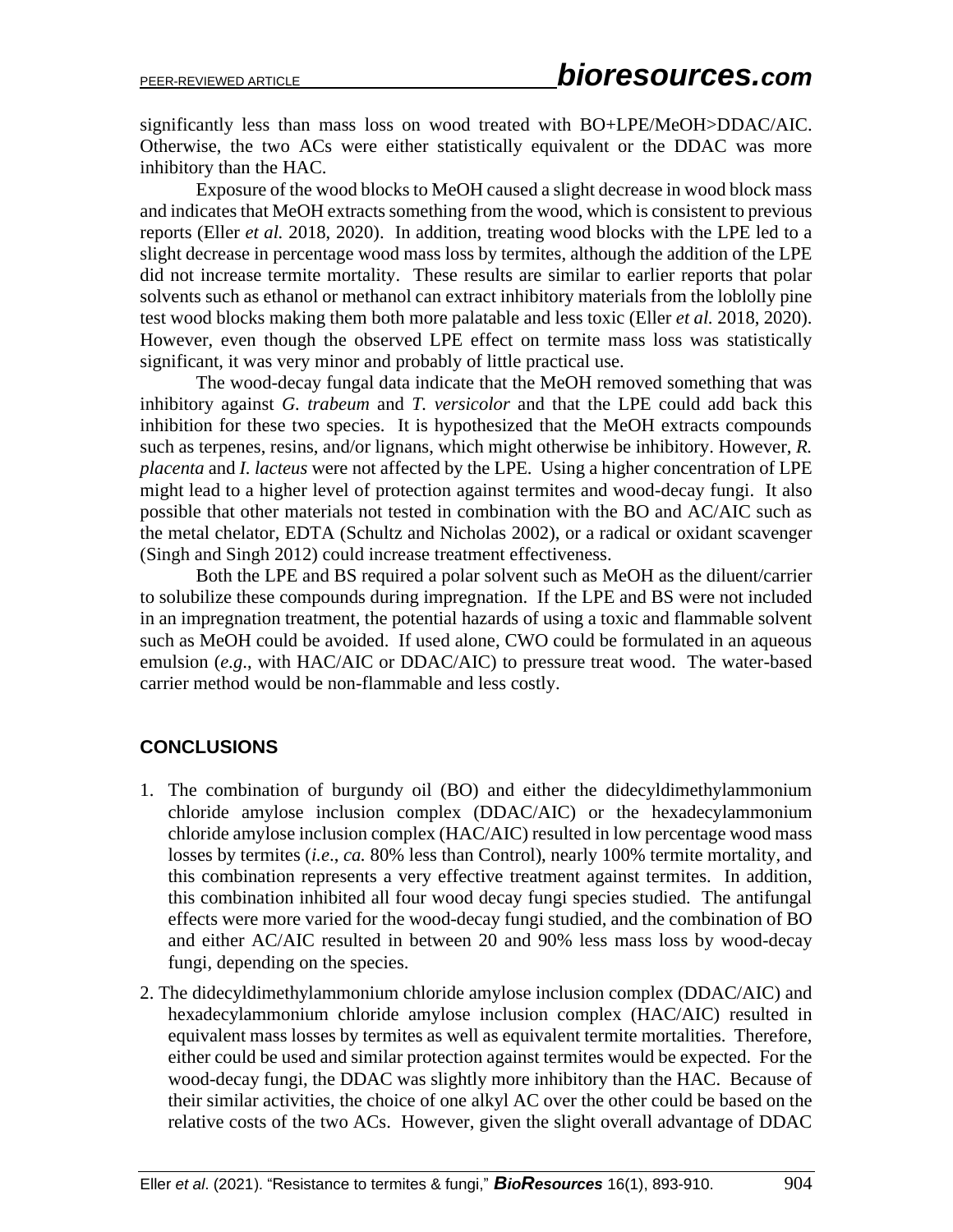over HAC and the fact that DDAC is already used to preserve wood, DDAC might be preferred.

- 3. The concentration of AC used in this experiment was only 0.1%, which is lower than what is commonly used to treat wood. AWPA Standard T1 (2020) and AWPA A16- 16 (2016) give minimum quaternary alkyl ammonium chloride retentions ranging from 0.18 to 0.86% for southern pine with a standard density of 500 kg/m<sup>3</sup>. In addition, EU Directive 98/8/EC (2012) reports a final concentration of DDAC of between 0.3 and 1.8%. These concentrations represent an approximate 2-fold to 18-fold higher concentration than the 0.1% we used in this study. A higher concentration of AC would undoubtedly lead to more effective inhibition of the wood-decay fungi.
- 4. The addition of the LPE did not lead to a large increase in protection of treated wood against termites. Also, at the concentration of LPE tested, only a slight inhibitory effect of LPE on *G. trabeum* and *T. versicolor* was observed. The other two species of wooddecay fungi (*i.e*., *R. placenta* and *I. lacteus*) were unaffected.

# **ACKNOWLEDGEMENTS**

The authors wish to thank Jeffrey Teel for technical assistance. Thanks to Amy Bishell at the USDA-FS-FPL (Madison, WI) who performed the AWPA E10 soil bottle tests and Craig Bell and Shawn Cooper at USDA-FS-FPL (Starkville, MS), who helped with termite collection and tests. Deb Palmquist assisted with statistical analyses. This research was supported in part by the U.S. Department of Agriculture, Agricultural Research Service.

# **REFERENCES CITED**

- Adams, R. P. (1991). "Cedarwood oil: Analyses and properties," *Mod. Meth. Plant Anal*. 12, 159-173. DOI: 10.1007/978-3-642-84023-4\_8
- Adams, R. P., McDaniel, C. A., and Carter, F. L. (1988). "Termiticidal activities in the heartwood, bark/sapwood and leaves of *Juniperus* species from the United States," *Biochem. Sys. Ecol*. 16, 453-456. DOI: 10.1016/0305-1978(88)90043-9
- ASTM D1105-96 (2014). "Standard test method for preparation of extractive-free wood," ASTM International, West Conshocken, PA, USA.
- AWPA E10-12 (2016). "Standard method of testing wood preservatives by laboratory soil block cultures," American Wood Protection Association, Birmingham, AL, USA.
- AWPA A16-16 (2016). "Standard method for determining didecyldimethyl ammonium compounds in treated wood by HPLC," American Wood Protection Association, Birmingham, AL, USA.
- AWPA E1-17 (2020). "Laboratory method for evaluating the termite resistance of woodbased materials: Choice and no-choice tests," American Wood Protection Association, Birmingham, AL, USA.
- AWPA Standard T1 (2020). "Table 3.2," American Wood Protection Association, Birmingham, AL, USA.
- Arango, R. A., Green III, F., Hintz, K., Lebow, P. K., and Miller, R. B. (2006). "Natural durability of tropical and native woods against termite damage by *Reticulitermes*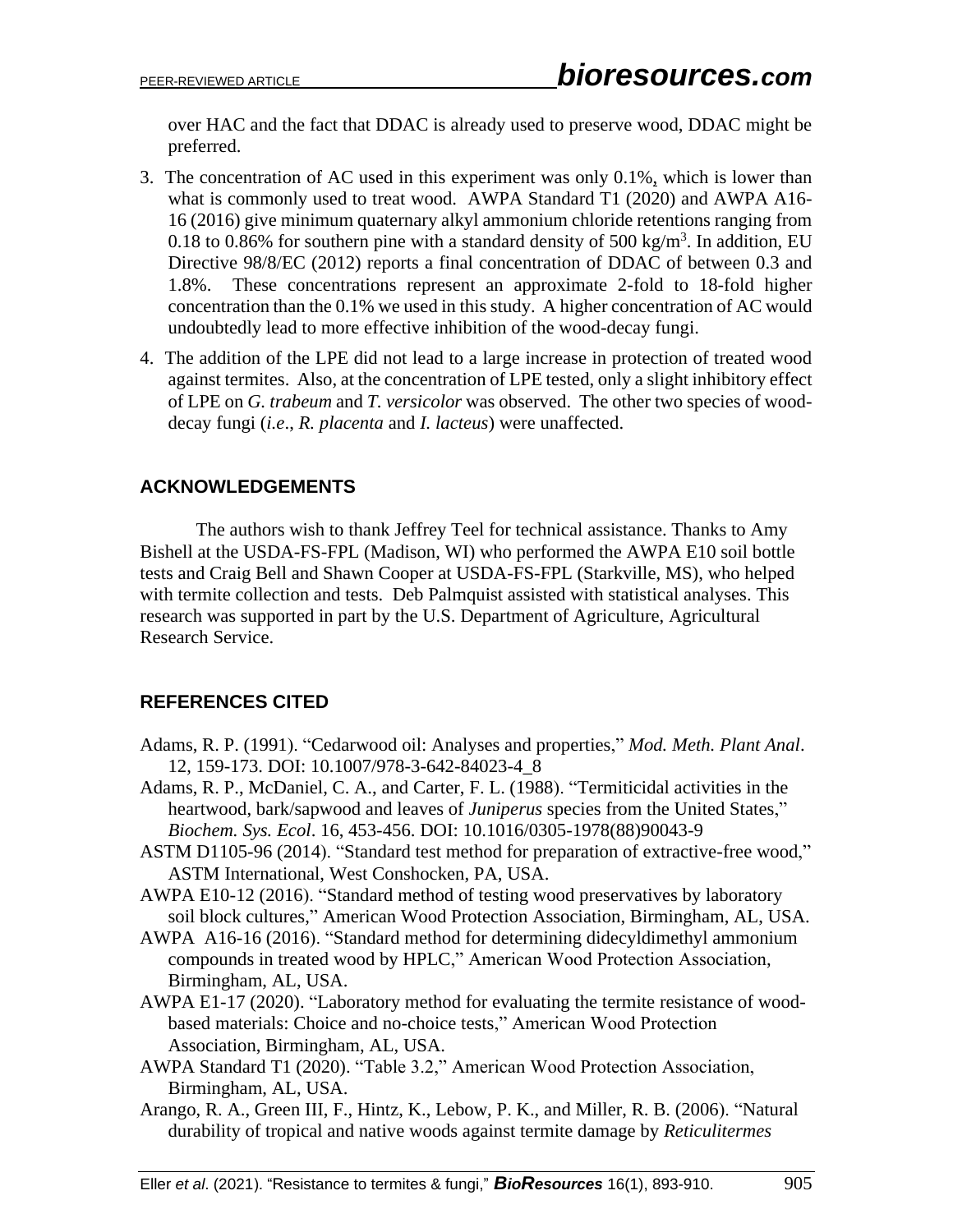*flavipes* (Kollar)," *Inter. Biodeterior. Biodegrad*. 57, 146-150. DOI: 10.1016/j.ibiod.2006.01.007

- Bauch, J., Puls, J., Klupsch, R., and Vogel, C. (2004). "Biological and chemical characteristics of "included sapwood" of *Juniperus virginiana* L.," *Holzforschung* 58, 74-81. DOI: 10.1515/HF.2004.010
- Carter, F. (1976). "Responses of subterranean termites to wood extractives," *Mater. Organ. Beiheft*. 3, 357-364.
- Carter, F. L., and Smythe, R. V. (1974). "Feeding and survival responses of *Reticulitermes flavipes* (Kollar) to extractives of wood from 11 coniferous genera," *Holzforschung* 28, 41-45. DOI: 10.1515/hfsg.1974.28.2.41
- Chang, S. T., and Cheng, S. S. (2002). "Antitermitic activity of leaf essential oils and components from *Cinnamomum osmophelum*," *J. Agric. Food Chem*. 50, 1389-1392. DOI: 10.1021/jf010944n
- Chang, S. T., Cheng, S. S., and Wang, S. Y. (2001). "Antitermitic activity of essential oils and components from *Taiwania* (*Taiwania cryptomerioides*)," *J. Chem. Ecol*. 27, 717-724. DOI: 10.1023/A:1010397801826
- Chang S. T., Wang S. Y., and Kuo, Y. H. (2003). "Resource and bioactive substances from *Taiwania* (*Taiwania cryptomeriodes*)," *J. Wood Sci*. 49, 1-4. DOI: 10.1007/s100860300000
- Chang, S. T., Wang, S. Y., Wu, C. L., Chen, P. F., and Kuo, Y. H. (2000). "Comparisons of the antifungal activities of cadinane skeletal sesquiterpenoids from *Taiwania*  (*Taiwania cryptomerioides* Hayata) heartwood," *Holzforschung* 54, 241-245. DOI: 10.1515/HF.2000.041
- Chang, S. T., Wang, S. Y., Wu, C. L., Su,Y. C., and Kuo, Y. H. (1999). "Antifungal compounds in the ethyl acetate soluble fraction of the extractives of Taiwania (*Taiwania cryptomerioides* Hayata) heartwood," *Holzforschung* 53, 487-490. DOI: 10.1515/HF.1999.080
- Cheng, S. S., Chung, M. J., Lin, C. Y., Wang, Y. N., and Chang, S. T. (2012). "Phytochemicals from *Cunninghamia konishii* Hayata act as antifungal agents," *J. Agric. Food Chem*. 60, 124-128. DOI: 10.1021/jf2042196
- Cheng, S. S., Lin, H. Y., and Chang, S. T. (2005). "Chemical composition and antifungal activity of essential oils from different tissues of Japanese cedar (*Cryptomeria japonica*)," *J. Agric. Food Chem*. 53, 614-619. DOI: 10.1021/jf0484529
- Cheng, S. S., Liu, J. Y., Chang, E. H., and Chang, S. T. (2008). "Antifungal activity of cinnamaldehyde and eugenol congeners against wood-rot fungi," *Bioresource Technol*. 99, 5145-5149. DOI: 10.1016/j.biortech.2007.09.013
- Cheng, S. S., Lin, C. Y., Gu, H. J., and Chang, S.T. (2011). "Chemical composition and antifungal activities of wood and leaf essential oils from *Cunninghamia konishii* Hayata," *J. Wood Chem. Technol*. 31, 204-217. DOI: 10.1080/02773813.2010.515049
- Cheng, S. S., Liu, J. Y., Hsui, Y. R., and Chang, S. T. (2006). "Chemical polymorphism and antifungal activity of essential oils from leaves of different provenances of indigenous cinnamon (*Cinnamomum osmophloeum*)," *Bioresource Technol*. 97, 306- 312. DOI: 10.1016/j.biortech.2005.02.030
- Cheng, S. S., Wu, C. L., Chang, H. T., Kao, Y. T., and Chang, S. T. (2004). "Antitermitic and antifungal activities of essential oil of *Calocedrus fromosana* leaf and its compounds," *J. Chem. Ecol*. 30, 1957-1967. DOI: 10.1023/B:JOEC.0000045588.67710.74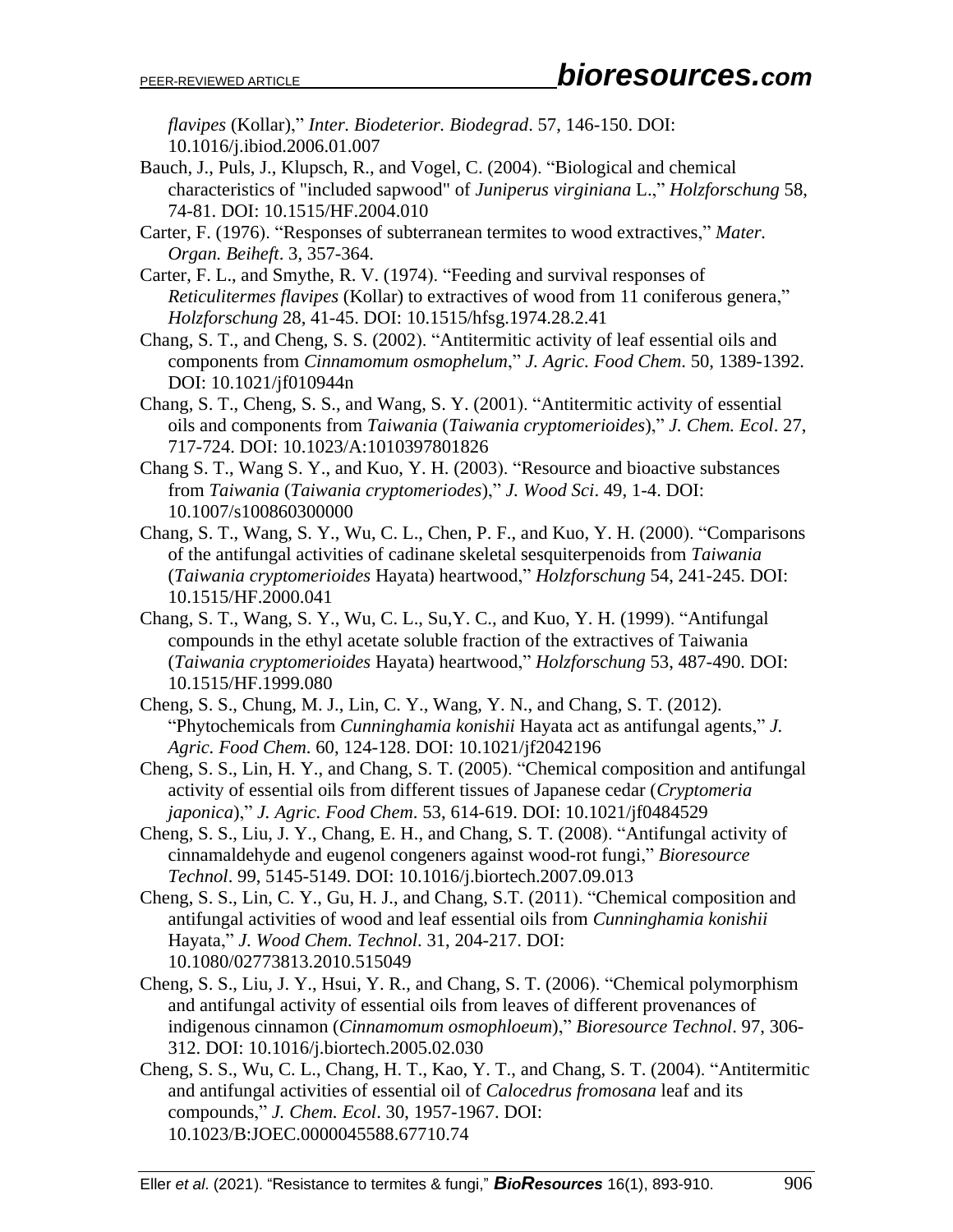- EU Directive 98/8/EC (2012). "Directive 98/8/EC concerning the placing biocidal products on the market, Assessment Report, Didecyldimethylammonium chloride Product-type PT \* (Wood preservative), European Union, Brussels, Belgium.
- Eller, F. J. (2018). "Eastern red cedar: Cedarwood oil extraction and bioactivity," *International News on Fats, Oils, and Related Materials (INFORM*) May 2018, 29, 18-21. DOI: 10.21748/inform.05.2018.18
- Eller, F. J., Clausen, C. A., Green, F., and Taylor, S. L. (2010). "Critical fluid extraction of *Juniperus virginiana* L. and bioactivity of extracts against subterranean termites and wood-rot fungi," *Ind. Crops Prod*. 32, 481-485. DOI: 10.1016/j.indcrop.2010.06.018
- Eller, F. J., Hay, W. T., Kirker, G. T., Mankowski, M. E., and Selling, G. W. (2018). "Hexadecyl ammonium chloride amylose inclusion complex to emulsify cedarwood oil and treat wood against termites and wood-decay fungi," *Inter. Biodeterior. Biodegrad*. 129, 95-101. DOI: 10.1016/j.ibiod.2018.01.010
- Eller, F. J., and King, J. W. (2000). "Supercritical carbon dioxide extraction of cedarwood oil: A study of extraction parameters and oil characteristics," *Phytochem. Anal*. 11, 226-231. DOI: 10.1002/1099-1565(200007/08)11:4<226::AID-PCA524>3.0.CO;2-7
- Eller, F. J., Kirker, G. T., Mankowski, M. E., Hay, W. T., and Palmquist, D. E. (2020). "Effect of burgundy solid extracted from Eastern red cedar heartwood on subterranean termites and wood-decay fungi," *Ind. Crops Prod.* 144, 112023. DOI: 10.1016/j.indcrop.2019.112023
- Fanta, G. F., Felker, F. C., Selling. G. W., Hay, W. T., and Biswas, A. (2016). "Poly(vinyl alcohol) composite films with high percent elongation prepared from amylose‐fatty ammonium salt inclusion complexes," *J. Appl. Polym. Sci*. 133, 44110. DOI: 10.1002/app.44110
- French, J. R. J., Robinson, P. J., Yazaki, Y., and Hillis, W. E. (1979). "Bioassays of extracts from white cypress pine (*Callitris columellaris* F Muell) against subterranean termites," *Holzforschung* 33, 144-148. DOI: 10.1515/hfsg.1979.33.5.144
- Gupta, A., Sharma, S., and Naik, S. N. (2011). "Biopesticidal value of selected essential oils against pathogenic fungus, termites, and nematodes," *Inter. Biodeter. Biodeg*. 65, 703-707. DOI: 10.1016/j.ibiod.2010.11.018
- Hassan, B., Mankowski, M. E., Kirker, G. T., and Ahmed, S. (2017). "Effects of heartwood extractives on symbiotic protozoan communities and mortality in two termite species," *Inter. Biodeter. Biodeg*. 123, 27-36. DOI: 10.1016/j.ibiod.2017.05.023
- Hay, W. T., Fanta, G. F., Felker, F. C., Peterson, S. C., Skory, C. D., Hojilla-Evangelista, M. P., Biresaw, G., and Selling, G. W. (2019). "Emulsification properties of amylosefatty sodium salt inclusion complexes," *Food Hydrocolloids* 90, 490-499. DOI: 10.1016/j.foodhyd.2018.12.038
- Kard, B., Hiziroglu, S., and Payton, M. E. (2007). "Resistance of redcedar panels to damage by subterranean termites (Isoptera: Rhinotermitidae)," *For. Prod. J.* 57, 74- 79.
- Kard, B. M., and Mallette, E. J. (1997). "Resistance of six wood products used in paneling to *Reticulitermes flavipes* (Isoptera: Rhinotermitidae)" *J. Econ. Entomol.* 90, 178-182. DOI: 10.1093/jee/90.1.178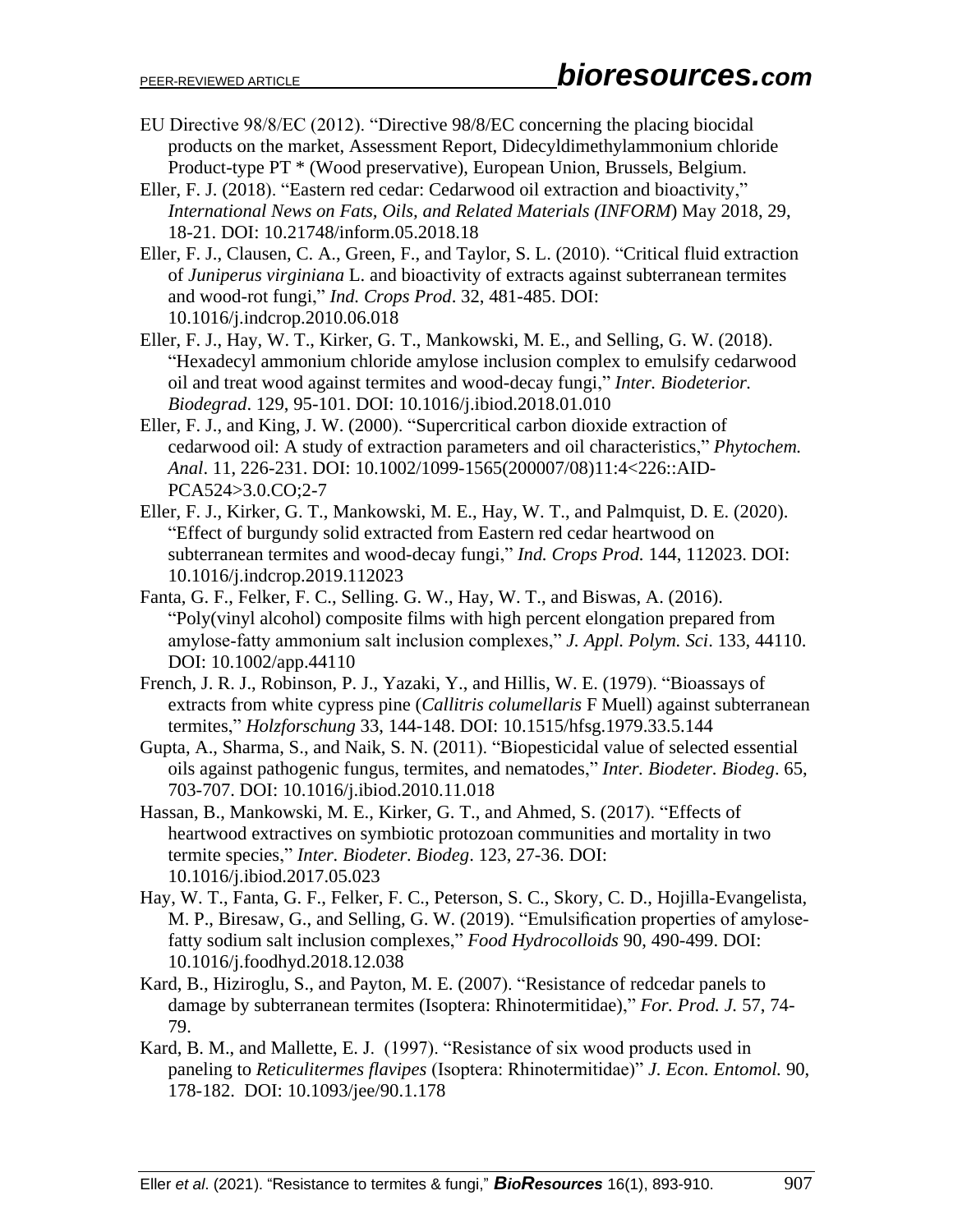- Kazemi, S. M., Hosseinzadeh, A., and Rezaei, M. B. (2006). "The effect of woody and non woody plants extractives on microbial resistance of non-durable species," *J. Agric. Sci. Nat. Resour*. 13, 183-193.
- Kirker, G. T., Bishell, A. B., and Lebow, P. K. (2016). "Laboratory evaluations of durability of southern pine pressure treated with extractives from durable wood species," *J. Econ. Entomol*. 109, 259-266. DOI: 10.1093/jee/tov286
- Kirker, G. T., Blodgett, A. B., Arango, R. A., Lebow, P. K., and Clausen, C. A. (2013). "The role of extractives in naturally durable wood species," *Inter. Biodeterior. Biodegrad*. 82, 53-58. DOI: 10.1016/j.ibiod.2013.03.007
- Konemann, C. E., Kard, B. M., and Payton, M. E. (2014). "Palatability of field-collected eastern redcedar, *Juniperus virginiana* L., components to subterranean termites (Isoptera: Rhinotermitidae)," *J. Kansas Entomol. Soc*. 87, 2014, 269-279. DOI: 10.2317/JKES130619.1
- Kose, C., and Taylor, A. M. (2012). "Evaluation of mold and termite resistance of included sapwood in eastern redcedar," *Wood Fiber Sci*. 44, 319-324.
- Li, Q., Lin, J. G., and Liu, J. (2013). "Decay resistance of wood treated with extracts of *Cinnamomum camphora* xylem," *BioResources* 8(3), 4208-4217. DOI: 10.15376/biores.8.3.4208-4217
- Lipeh, S., Schimleck, L. R., Mankowski, M. E., McDonald, A. G. and Morrell, J. J. (2020). "Relationship between attenuated total reflectance Fourier transform infrared spectroscopy of western juniper and natural resistance to fungal and termite attack," *Holzforschung* 74, 246-259. DOI: 10.1515/hf-2019-0096
- Mankowski, M. E., Boyd, B., Hassan, B., and Kirker, G. T. (2016). "GC-MS characterizations of termiticidal heartwood extractives from wood species utilized in Pakistan," in: *Proceedings IRG Annual Meeting, (ISSN 2000-8953) IRG/WP 16- 10857*, The International Research Group on Wood Protection, Lisbon, Portugal.
- Mansour, M. M., and Salem, M. Z. M. (2015). "Evaluation of wood treated with some natural extracts and Paraloid B-72 against the fungus *Trichoderma harzianum*: wood elemental composition, in-vitro and application evidence," *Inter. Biodeterior. Biodegr*. 100, 62-69. DOI: 10.1016/j.ibiod.2015.02.009
- McDaniel, C. A., and Dunn, B. S. (1994). "Can wood extractives be used as wood protectants?," *Proc. Symp. Curr. Res. Chem. Sci. Gen. Tech. Rep. Soc.* 101, 61-63.
- McDaniel, C. A., Klocke, J. A., and Balandrin, M .F. (1989). "Major antitermitic wood extractive components from eastern red cedar, *Juniperus virginiana*," *Mater. Org*. 24, 301-331.
- Morita, S. I., Hidaka, T., and Yatagai, M. (1997). "Antifungal compounds of the extractives of Yakusugi (*Cryptomeria japonica* D. Don)," *Wood Preserv*. 23, 11-19. DOI: 10.5990/jwpa.23.61
- Mun, S. P., and Prewitt, L. (2011). "Antifungal activity of organic extracts from *Juniperus virginiana* heartwood against wood decay fungi," *For. Prod. J.* 61, 443- 449. DOI: 10.13073/0015-7473-61.6.443
- Pandey, A., Chattopadhyay, P., Banerjee, S., Pakshirajan, K., and Singh, L. (2012). "Antitermitic activity of plant essential oils and their major constituents against termite *Odontotermes assamensis* Holmgren (Isoptera: Termitidae) of North East India," *Inter. Biodeter. Biodeg.* 75, 63-67. DOI: 10.1016/j.ibiod.2012.09.004
- Saha Tchinda, J.-B., Ndikontar, M. K., Belinga, A. D. F., Mounguengui, S., Njankouo, J. M., Durmacay, S., and Gerardin, P. (2018). "Inhibition of fungi with wood extractives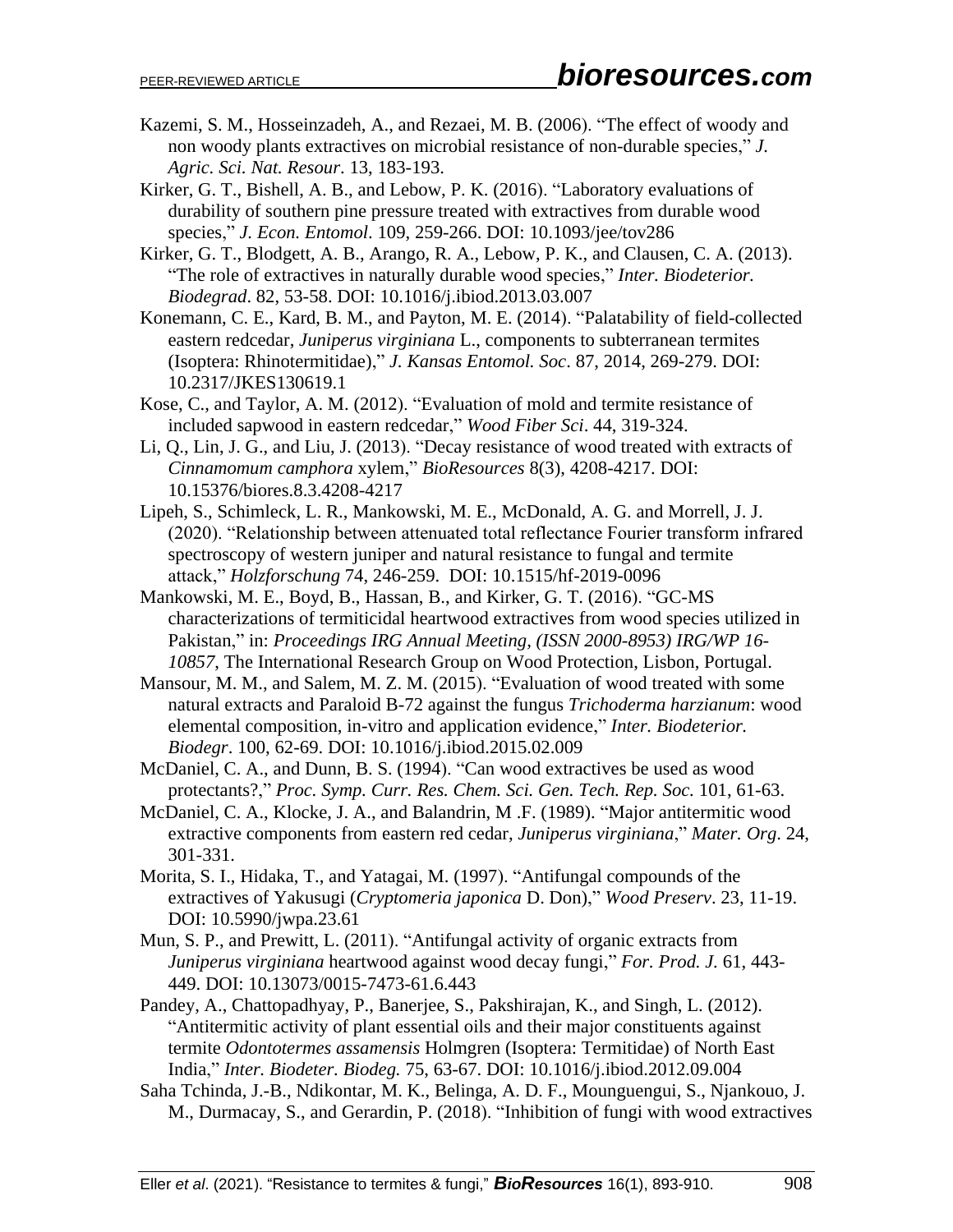and natural durability of five Cameroonian wood species," *Ind. Crops Prod.* 123:183- 191. DOI: 10.1016/j.indcrop.2018.06.078

- Salem, M. Z. M., Zidan, Y. E., Mansour, M. M. A., El-Hadidi, N. M. N., and Abo-Elgat, W. A. A. (2016). "Antifungal activities of two essential oils used in the treatment of three commercial woods deteriorated by five common mold fungi," *Inter. Biodeter. Biodeg.* 106, 88-96. DOI: 10.1016/j.ibiod.2015.10.010
- Schultz, T. P., and Nicholas, D. D. (2002). "Development of environmentally-benign wood preservatives based on the combination of organic biocides with antioxidants and metal chelators," *Phytochemistry* 61, 555-560. DOI: 10.1016/S0031- 9422(02)00267-4
- Singh, T., and Singh, A. P. (2012). "A review on natural products as wood protectant," *Wood Sci. Technol*. 46, 851-70. DOI: 10.1007/s00226-011-0448-5
- Smith, A. L., Campbell, C. L., Walker, D. B., and Hanover, J. W. (1989). "Extracts from black locust as wood preservatives: Extraction of decay resistance from black locust heartwood," *Holzforshung* 43, 293-296. DOI: 10.1515/hfsg.1989.43.5.293
- Smith, K. T., and Glaeser, J. A. (2013). "Skeleton decay in eastern Red Cedar," *Arborist*  News 22:32-34.
- Tascioglu, C., Yalcin, M., Sen, S., and Akcay, C. (2013). "Antifungal properties of some plant extracts used as wood preservatives," *Inter. Biodeter. Biodeg.* 85, 23-28. DOI: 10.1016/j.ibiod.2013.06.004
- Taylor, A. M., Gartner, B. L, and Morrell, J. J. (2002). "Heartwood formation and natural durability – A review," *Wood Fiber Sci.* 34, 587-611.
- Taylor, A. M., Gartner, B. L., Morrell, J. J., and Tsunoda, K. (2006). "Effects of heartwood extractive fractions of *Thuja plicata* and *Chamaecyparis nootkatensis* on wood degradation by termites or fungi," *J. Wood Sci*. 52, 147-153. DOI: 10.1007/s10086-005-0743-6
- Tumen, I., Eller, F. J., Clausen, C. A., and Teel, J. A. (2013). "Antifungal activity of heartwood extracts from three *Juniperus* species," *BioResources* 8(1), 12-20. DOI: 10.15376/biores.8.1.12-20
- Valette, N., Perrot, T., Sormani, R., Gelhaye, E, and Morel-Rouhier, M. (2017). "Antifungal activities of wood extractives," *Fungal Bio. Rev.* 31, 113-23. DOI: 10.1016/j.fbr.2017.01.002
- Wan, H., Wang, X. M., and Yang, D. Q. (2007). "Utilizing eastern white cedar to improve the resistance of strand boards to mould and decay fungi," *For. Prod. J.* 57, 54-59.
- Wang, S. Y., Chen, P. F., and Chang, S. T. (2005a). "Antifungal activities of essential oils and their constituents from indigenous cinnamon (*Cinnamomum osmophloeum*) leaves against wood decay fungi," *Bioresource Technol.* 96, 813-818. DOI: 10.1016/j.biortech.2004.07.010
- Wang, S. Y., Wu, C. L., Chu, F .H., Chien, S. C., Kuo, Y. H., Shyur, L. F., and Chang, S. T. (2005b). "Chemical composition and antifungal activity of essential oil from *Chamaecyparis formosensis* wood," *Holzforschung* 59, 295-299. DOI: 10.1515/HF.2005.049
- Wang, J., Li, J., Li, S., Freitang, C., and Morrell, J. J. (2011). "Antifungal activities of *Cunninghamia lanceolate* heartwood extractives," *BioResources* 6(1), 606-614. DOI: 10.15376/biores.6.1.606-614